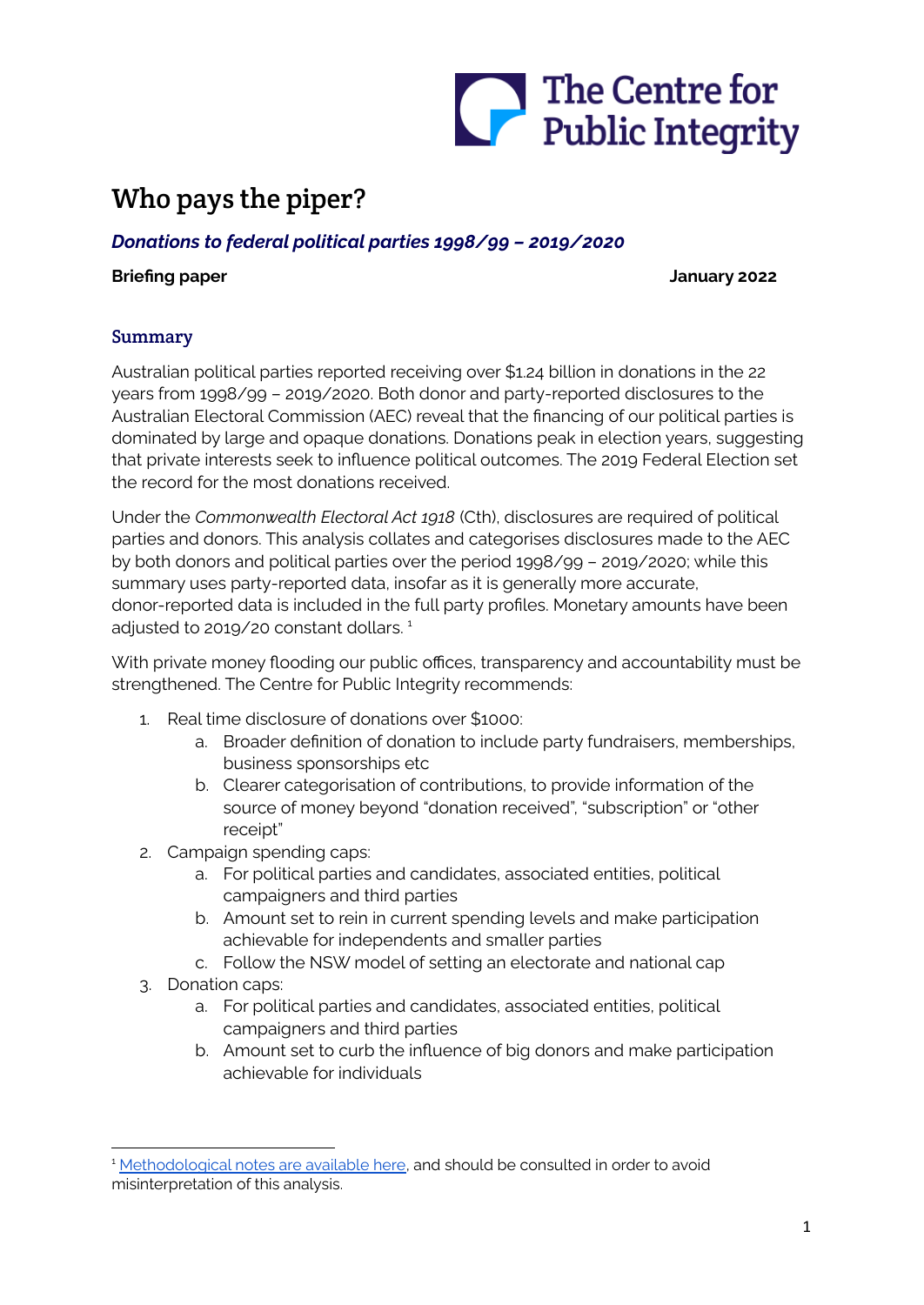4. Enforcement of regulations through a strengthened AEC, with serious breaches investigated by an independent National Integrity Commission.



**Table 1: Total reported contributions by financial year**

Source: analysis of donations disclosures made the Australian Electoral Commission 1998/99-2019/20



**Table 2: Total reported contributions by political party**

Source: analysis of donations disclosures made the Australian Electoral Commission 1998/99-2019/20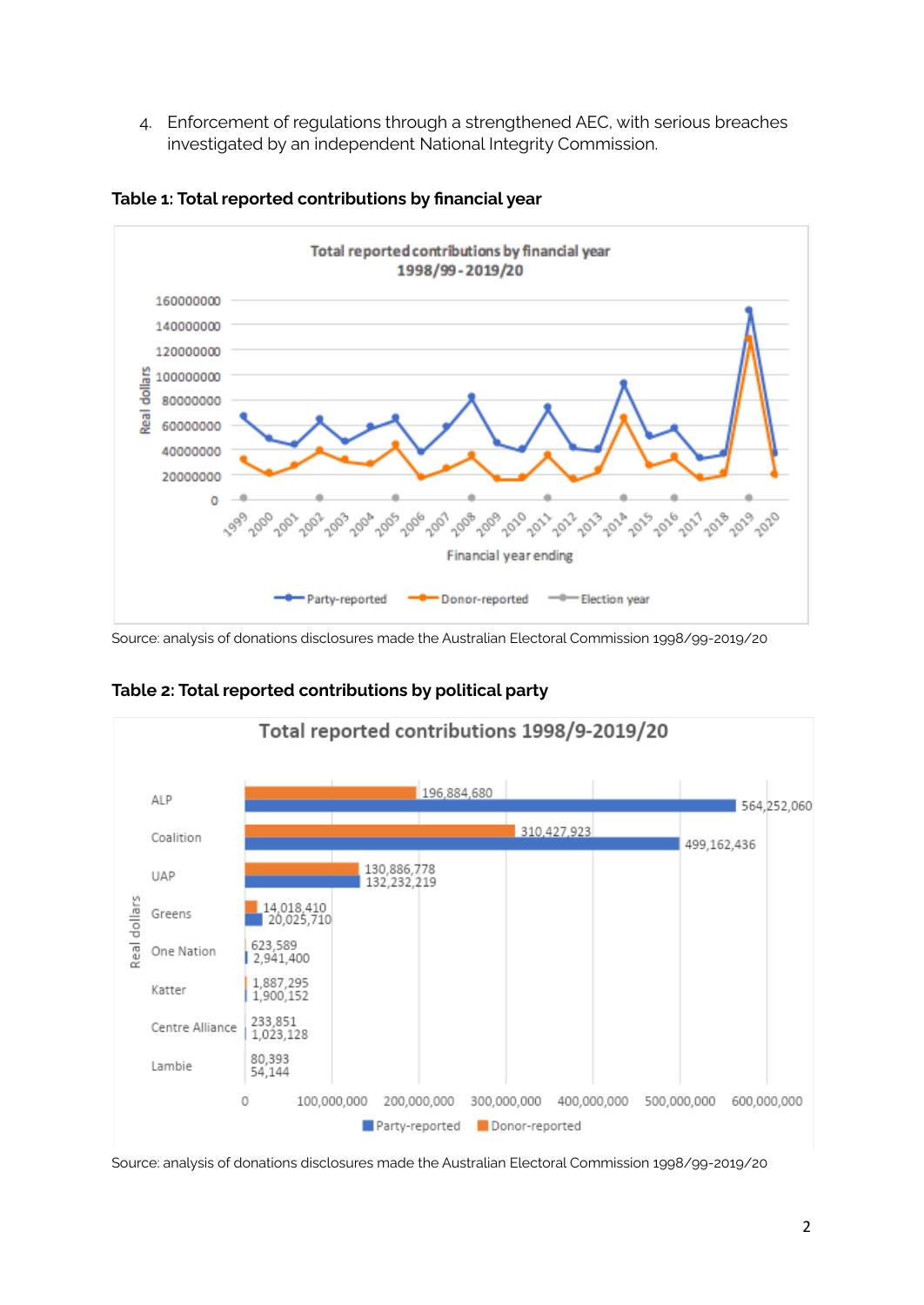# Total donations

The ALP was the biggest fundraiser, reporting \$564.25 million in donations from 1998/99-2019/20. The Coalition reported receiving \$499.16 million, which is \$65 million less than the ALP. The United Australia Party reported having received \$132 million, and the Greens \$20 million.

Generally, donations peaked around election years, with the most donations being received in 2019 before the last Federal election. This data does not include donations for the upcoming 2022 election, as disclosures for the 2020/21 financial year will be available on 1 February 2022.

# Biggest donors

Associated entities and associated unions are the largest donors to Australian political parties. Information about the source of this money is hard to trace, with disclosures by associated entities revealing only limited information. For example, ALP Holdings Pty Ltd declared receiving only one donation in 2019-20, which was \$35,000 from the ALP South Australia branch.<sup>2</sup> ALP Holdings Pty Ltd was the largest donor to the ALP, which reported receiving \$58.6 million, or 10.4% of its donations from this associated entity from 1998/99-2019/20. The ALP's second largest donor, John Curtin House, is also an associated entity. It donated \$49 million to the ALP over the period, equating to 8.7% of ALP total donations. The Shop, Distributive and Allied Employees' Association of Queensland, an associated trade union, donated \$32.73 million, and the ALH&MW Union donated \$31.44 million.

The top three donors to the Coalition are also associated entities. The Coalition reported receiving \$62.31 million from the Cormack Foundation, equating to 12.48% of its total reported donations. Vapold Pty Ltd donated \$15.29 million, or 3.06%, and the Free Enterprise Foundation donated \$13.45 million, or 2.7%. The Cormack Foundation disclosure for 2019-2020 has more detail, listing \$3.9 million in income from a variety of sources including ANZ, NAB, Rio Tinto and BHP among others. All entries are listed as "other receipt", which does not reveal any information about the nature of the payment.<sup>3</sup>

In contrast to the major parties' reliance on associated entities, the Greens received 78.5% of their party-reported donations from individuals. Top donors included Graeme Wood (\$2.88 million), the CEPU (\$1.7 million), Greble Ruth (\$1.63 million), and Duncan Turpie (\$1.44 million).

The biggest donors to the United Australia Party were Clive Palmer's own companies. Mineralogy donated \$104 million, equating to 79.25% of total donations, and Queensland Nickel donated \$23.22 million, or 17.56%. One Nation relied on their associated entity, Pauline Hanson's One Nation Ltd, for 36.52% of their reported donations, receiving \$1.07 million. Katter's Australian Party reported receiving \$414,999 from the Sporting Shooters Association, equating to 21.84% of their reported donations.

<sup>2</sup> AEC disclosure 2019-2020 from ALP Holdings Ptd Ltd

<sup>&</sup>lt;sup>3</sup> AEC disclosure 2019-2020 from Cormack Foundation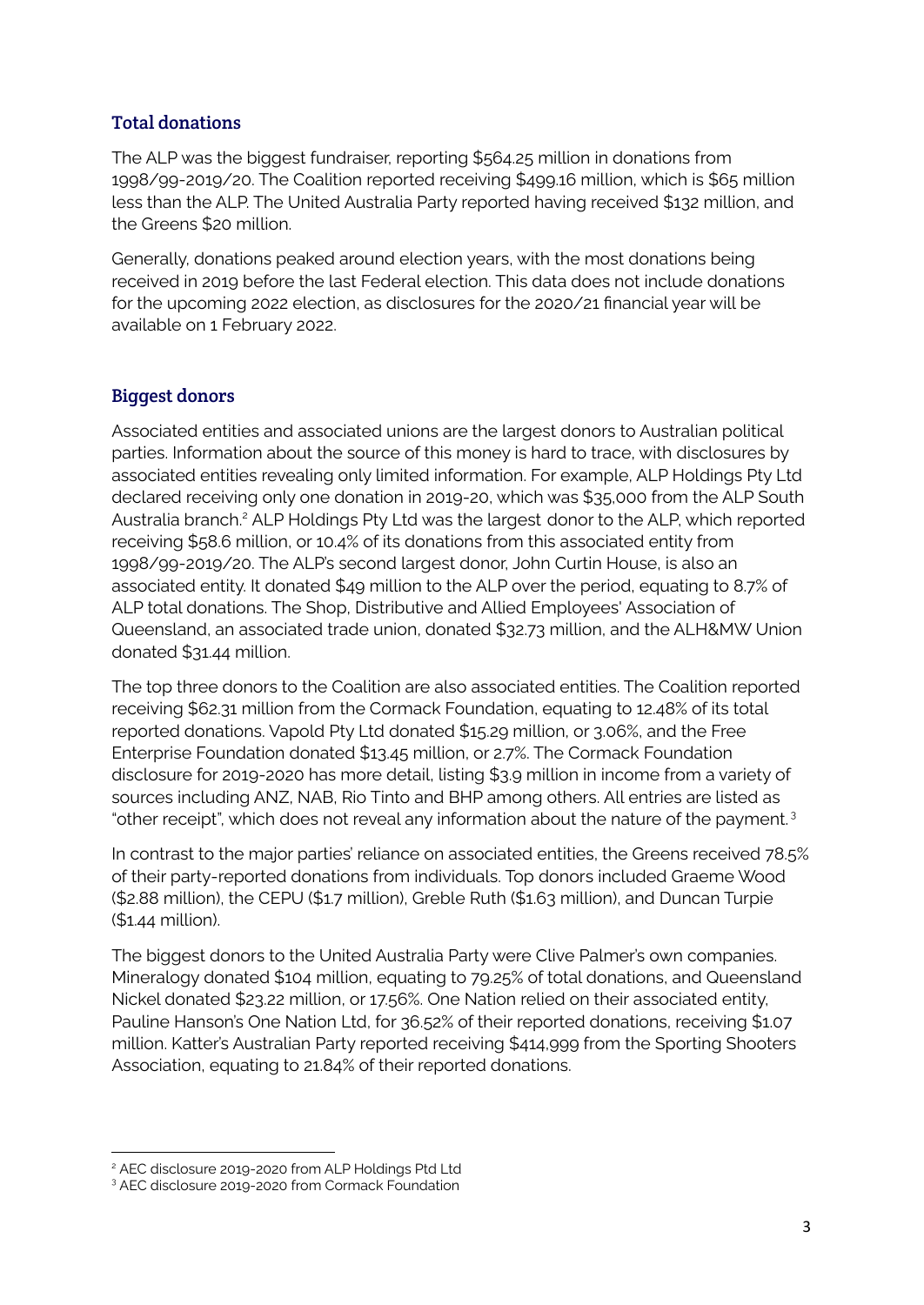# Industry influence

Associated entities, associated unions, property developers, financial insurance, and resource companies were the largest donating industries to Australian political parties over the period analysed. The ALP reported receiving \$179.56 million from associated entities - equating to 33.2% of total donations - and \$160.24 million from associated trade unions, equating to 29.6%. The property and construction industry was the third largest donating industry to the ALP, contributing \$37.4 million (or 6.9% of its total reported donations)..

The Coalition reported receiving \$194.98 million from associated entities, equating to 41.78% of total donations, and \$53.13 million - or 11.39% - from the property and construction industry. The third largest source of donations to the Coalition were individuals, from whom the Coalition received \$43.35 million (or 9.29% of its total reported donations). This is significantly higher than the ALP's reported \$14.36 million donations from individuals.

Financial insurance donated \$27.22 million to the Coalition and \$21.95 million to the ALP. The resource industry donated \$128.12 million to the United Australia Party, \$21.3 million to the Coalition and \$5,446,244 to the ALP.

# Big money

Large donations dominate the financing of Australian political parties. Donors with the ability to give large amounts have the biggest impact and potentially the biggest influence.

Just 46 donors contributed over 21% of the ALP's total donations, and 51 donors contributed 22% of the Coalition's total donations.

A total of 14,935 donations of amounts falling between the relevant threshold for each financial year, and \$100,000, were made to both major parties. The individual donors making these donations have much less impact and influence than those with the ability to make large donations.

This means that members of the public, in whose interest elected representatives are meant to serve, are at a disadvantage in comparison to the influence of associated entities and companies.

# About the Centre for Public Integrity

The Centre for Public Integrity is an independent think tank dedicated to preventing corruption, protecting the integrity of our accountability institutions, and eliminating undue influence of money in politics in Australia. Board members of the Centre are the Hon Tony Fitzgerald AC QC, the Hon Stephen Charles AO QC, the Hon Anthony Whealy QC, Professor George Williams AO, Professor Joo Cheong Tham and Geoffrey Watson SC. More information at [www.publicintegrity.org.au.](http://www.publicintegrity.org.au)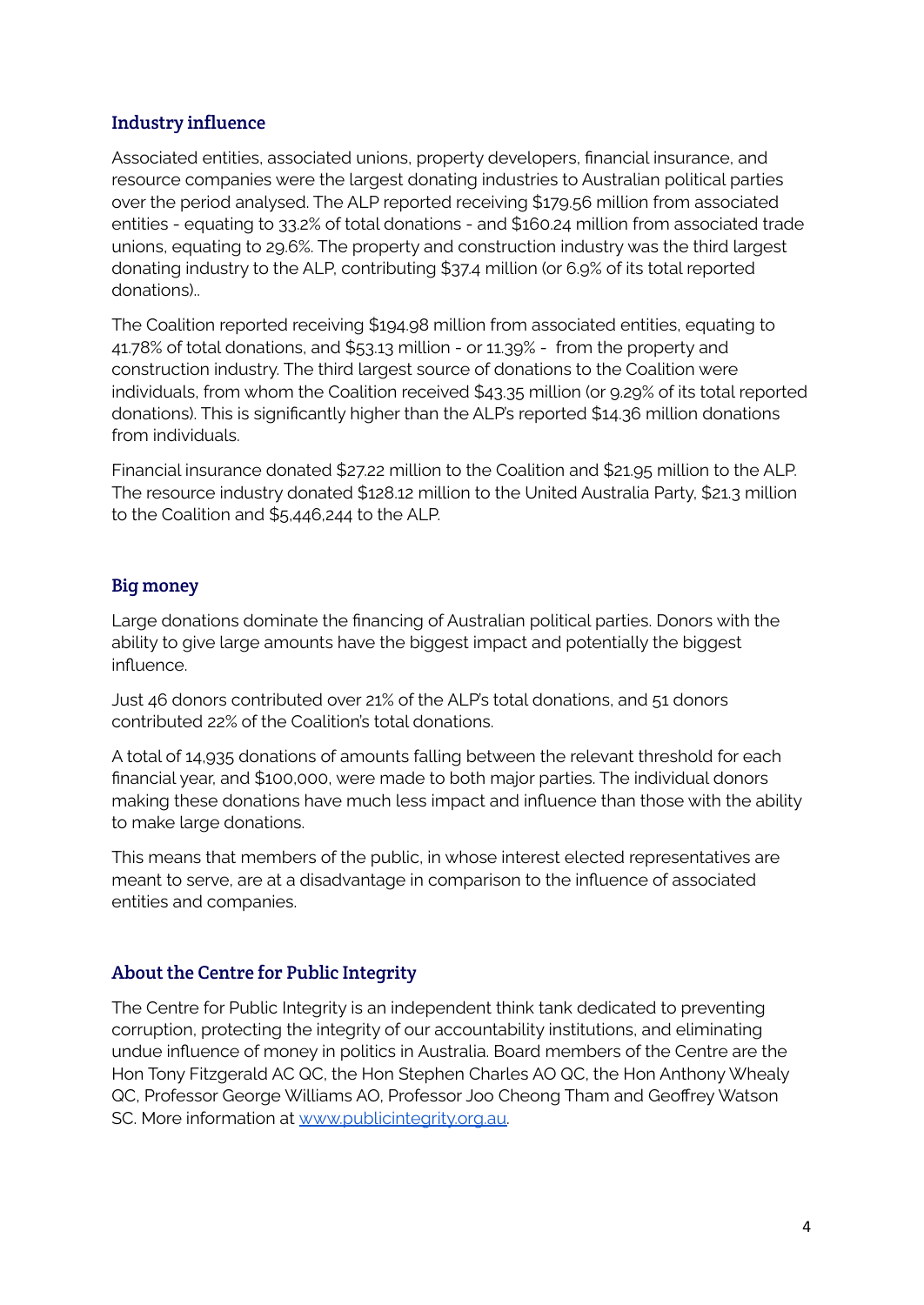# Table of contents

| Donations profile of the Australian Labor Party | Page 6  |
|-------------------------------------------------|---------|
| Donations profile of the Coalition              | Page 8  |
| Donations profile of the United Australia Party | Page 10 |
| Donations profile of the Australian Greens      | Page 12 |
| Donations profile of One Nation                 | Page 14 |
| Donations profile of Katter's Australia Party   | Page 16 |
| Donations profile of the Centre Alliance        | Page 18 |
| Donations profile of the Jacqui Lambie Network  | Page 20 |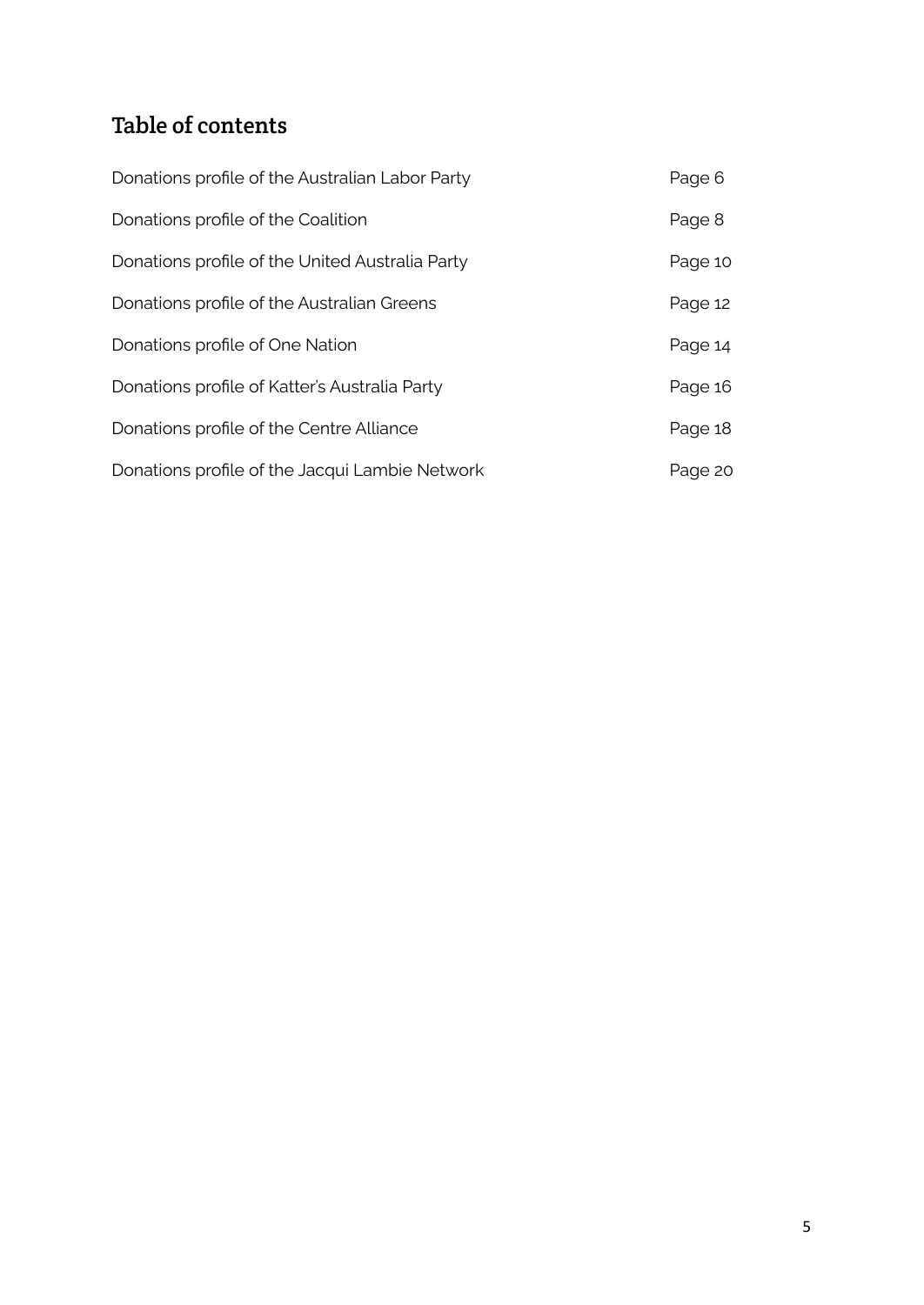# Party: Australian Labor Party

# **ALP Total donations 1998/99 – 2019/20 (party-reported)**

| Total donations (amount) | Total donations (number) | <b>Average donation</b> |
|--------------------------|--------------------------|-------------------------|
| \$564,252,060            | 8,425                    | \$66,974                |

#### **ALP Total donations 1998/99 – 2019/20 (donor-reported)**

| <b>Total donations (amount)</b>     | <b>Total donations (number)</b> | <b>Average donation</b> |  |
|-------------------------------------|---------------------------------|-------------------------|--|
| \$196,884,680                       | 18,772                          | \$10,488                |  |
| Using only over-threshold donations |                                 |                         |  |
| \$146,142,197                       | 3,554                           | \$41,120                |  |

# **ALP Top 10 biggest donors (party-reported)**

| <b>Donor</b>                            | Amount       | % of party's total donations |
|-----------------------------------------|--------------|------------------------------|
| Alp Holdings As Trustee Of The          | \$58,687,883 | 10.40                        |
| John Curtin House                       | \$49,022,157 | 8.69                         |
| S.D.A.E Qld                             | \$32,730,186 | 5.80                         |
| Alh&Mw Union                            | \$31,440,469 | 5.57                         |
| Act Cfmeu                               | \$24,329,583 | 4.31                         |
| Labor Resources Pty Ltd                 | \$23,671,024 | 4.20                         |
| CEPU - Communication Worker             | \$21,022,087 | 3.73                         |
| AMWU                                    | \$15,437,403 | 2.74                         |
| Austn Workers Union                     | \$14,920,406 | 2.64                         |
| <b>Progressive Business Association</b> | \$10,674,883 | 1.89                         |

### **ALP Top 10 biggest donors (donor-reported)**

| <b>Donor</b>                  | Amount      | % of party's total donations |
|-------------------------------|-------------|------------------------------|
| Act Cfmeu                     | \$7,112,236 | 4.87                         |
| CEPU - Communication Worker   | \$4,281,239 | 2.93                         |
| <b>Anthony Pratt</b>          | \$2,916,958 | 2.00                         |
| John Kirby Village Roadshow   | \$2,892,437 | 1.98                         |
| Westfield                     | \$2,608,426 | 1.78                         |
| Progressive Business Assoc    | \$2,277,349 | 1.56                         |
| Aha - Australian Hotels Assoc | \$2,137,690 | 1.46                         |
| S.D.A.E Qld                   | \$2,057,631 | 1.41                         |
| Anz                           | \$1,976,277 | 1.35                         |
| Manildra                      | \$1,858,393 | 1.27                         |

### **ALP Top 10 biggest donor sectors (party-reported)**

|                                          |               | % of party's total identified |
|------------------------------------------|---------------|-------------------------------|
| Donor sector                             | Amount        | sector donations              |
| <b>Associated Entities</b>               | \$179,560,219 | 33.15                         |
| <b>Associated Entities Trade Unions</b>  | \$160,244,374 | 29.59                         |
| <b>Property Real Estate Construction</b> | \$37,397,598  | 6.91                          |
| <b>Financial Insurance</b>               | \$21,954,644  | 4.05                          |
| Unions                                   | \$20,567,630  | 3.80                          |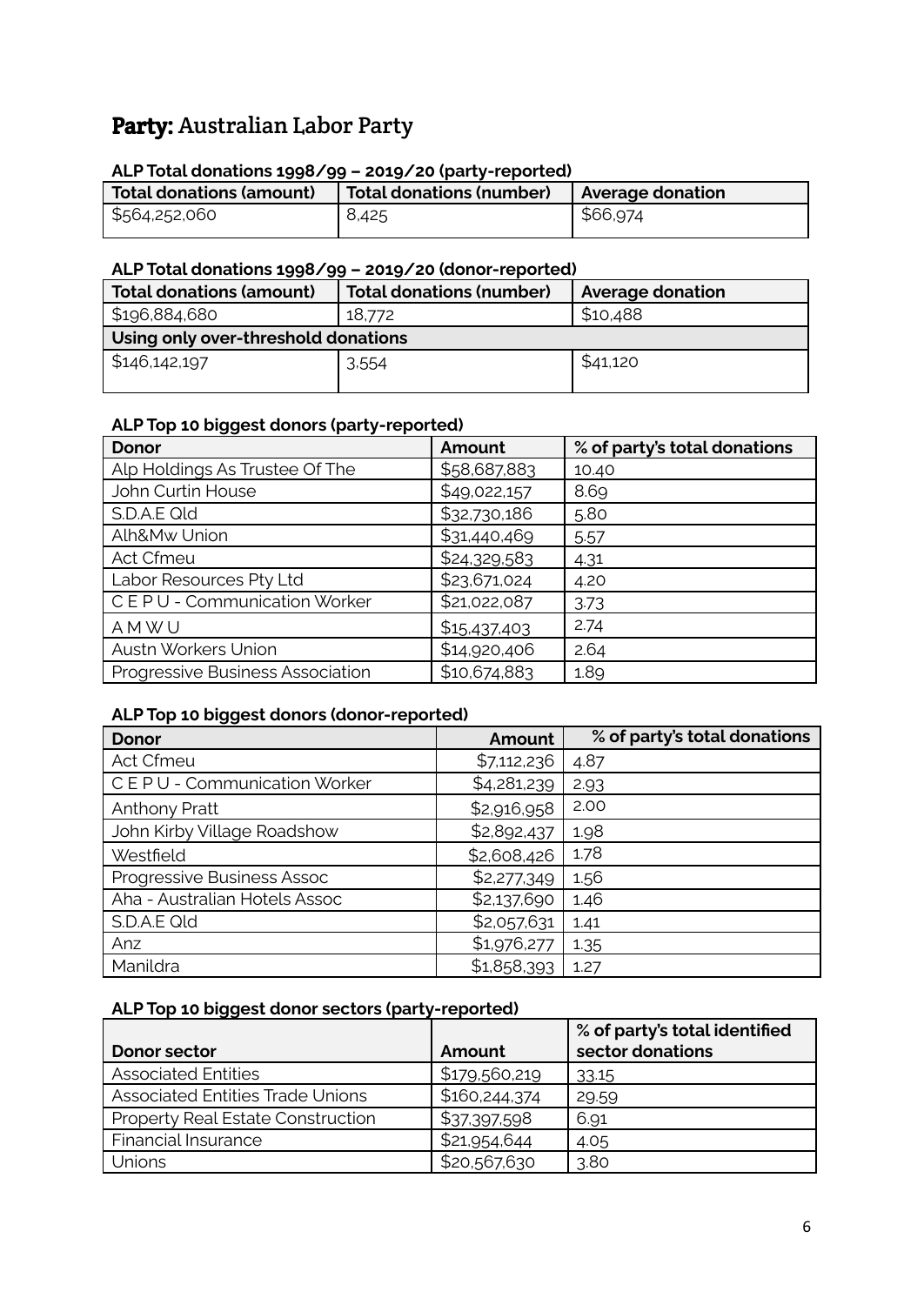| Intra Political Party | \$15,921,137 | 2.94 |
|-----------------------|--------------|------|
| Individual            | \$14,360,287 | 2.65 |
| Media Communications  | \$10,697,007 | 1.98 |
| Hotels                | \$10,038,808 | 1.85 |
| <b>Food Pastoral</b>  | \$6,716,574  | 1.24 |

# **ALP Top 10 biggest donor sectors (donor-reported)**

|                                          |            | % of party's total identified |
|------------------------------------------|------------|-------------------------------|
| Donor sector                             | Amount     | sector donations              |
| <b>Property Real Estate Construction</b> | 28,847,254 | 19.74                         |
| Financial Insurance                      | 17,080,673 | 11.69                         |
| <b>Associated Entities Trade Unions</b>  | 16,395,920 | 11.22                         |
| Not yet categorised                      | 10,067,305 | 6.89                          |
| Individual                               | 7,548,032  | 5.16                          |
| Hotels                                   | 7,170,432  | 4.91                          |
| <b>Associated Entities</b>               | 5,617,897  | 3.84                          |
| Food Pastoral                            | 5,588,559  | 3.82                          |
| Entertainment                            | 5,354,759  | 3.66                          |
| Resource Companies                       | 4,824,264  | 3.30                          |

# **ALP Categorization of donations by size (party-reported)**

|                     | <b>Number (of donations)</b> | Amount        | % of party's total donations |
|---------------------|------------------------------|---------------|------------------------------|
| Threshold -         | 7,441                        | \$232,000,733 | 41.12                        |
| \$99,999            |                              |               |                              |
| $$100,000 -$        | 938                          | \$209,097,436 | 37.06                        |
| \$999,999           |                              |               |                              |
| $$1,000,000 -$      | 45                           | \$110,461,592 | 19.58                        |
| \$9,999,999         |                              |               |                              |
| $\geq$ \$10,000,000 |                              | \$12,692,293  | 2.25                         |
|                     |                              |               |                              |

# **ALP Categorization of donations by size (donor-reported)**

|                     | <b>Number (of donations)</b> | Amount        | % of party's total donations |
|---------------------|------------------------------|---------------|------------------------------|
| \$0 - \$99,999      | 18,534                       | \$148,739,993 | 75.55                        |
| $$100,000 -$        | 236                          | \$45,947,879  | 23.34                        |
| \$999,999           |                              |               |                              |
| $$1,000,000 -$      |                              | \$2,196,809   | 1.12                         |
| \$9,999,999         |                              |               |                              |
| $\geq$ \$10,000,000 | O                            | O             |                              |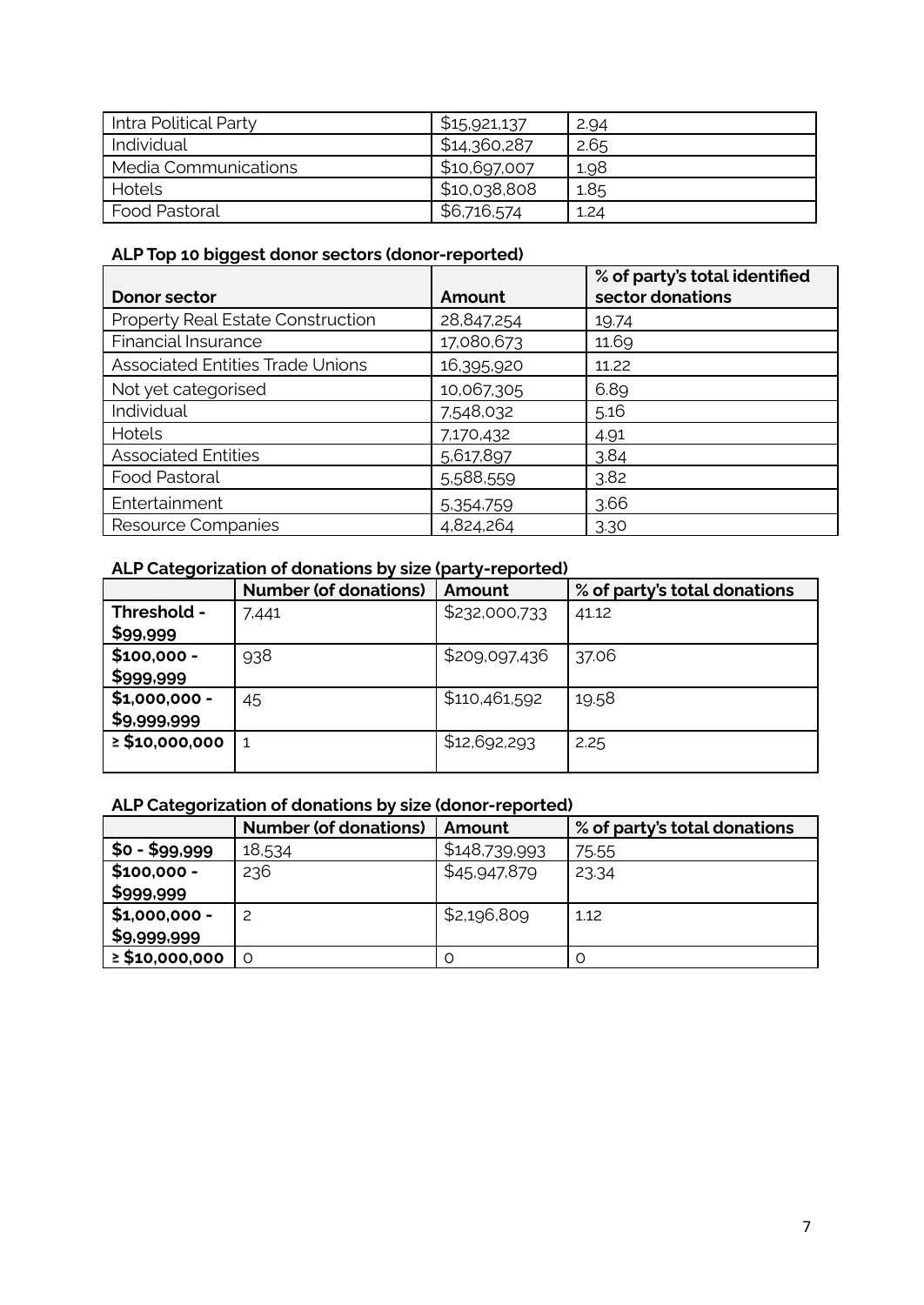# Party: Coalition

#### **Coalition Total donations 1998/99 – 2019/20 (party-reported)**

| Total donations (amount) | <b>Total donations (number)</b> | Average donation |
|--------------------------|---------------------------------|------------------|
| \$499,162,436            | 8,347                           | \$59,801         |

# **Coalition Total donations 1998/99 – 2019/20 (donor-reported)**

| Total donations (amount)            | <b>Total donations (number)</b> | <b>Average donation</b> |  |
|-------------------------------------|---------------------------------|-------------------------|--|
| \$310,427,923                       | 25,881                          | \$11,994                |  |
| Using only over-threshold donations |                                 |                         |  |
| \$236,732,642                       | 5,105                           | \$46,373                |  |

### **Coalition Top 10 biggest donors (party-reported)**

| <b>Donor</b>                   | Amount     | % of party's total donations |
|--------------------------------|------------|------------------------------|
| <b>Cormack Foundation</b>      | 62,307,514 | 12.48                        |
| Vapold Pty Ltd                 | 15,290,182 | 3.06                         |
| Free Enterprise Foundation     | 13,454,374 | 2.70                         |
| Altum Atf The Hq Trust         | 11,130,981 | 2.23                         |
| <b>Lnp Nominees</b>            | 10,860,239 | 2.18                         |
| Anthony Pratt                  | 8,276,190  | 1.66                         |
| 6 St Pauls Terrace Trust       | 7,896,648  | 1.58                         |
| Doogary P/L Atf Npa Vic Settle | 7,555,575  | 1.51                         |
| <b>Bunori Pty Limited</b>      | 6,136,628  | 1.23                         |
| Five Hundred Club - 2010 Annua | 6,103,984  | 1.22                         |

#### **Coalition Top 10 biggest donors (donor-reported)**

| <b>Donor</b>                  | Amount     | % of party's total donations |
|-------------------------------|------------|------------------------------|
| <b>Cormack Foundation</b>     | 13,847,343 | 5.85                         |
| Anthony Pratt                 | 8,005,604  | 3.39                         |
| Sugolena Pty Limited          | 4,148,662  | 1.75                         |
| Mineralogy                    | 3.583.709  | 1.51                         |
| John Kirby Village Roadshow   | 3,582,754  | 1.51                         |
| Furama Pty Ltd                | 3,274,773  | 1.38                         |
| Aha - Australian Hotels Assoc | 3,005,691  | 1.27                         |
| Manildra                      | 2,889,094  | 1.22                         |
| Anz                           | 2,766,910  | 1.17                         |
| Ingham Enterprises Pty Ltd    | 2,621,474  | 1.11                         |

### **Coalition Top 10 biggest donor sectors (party-reported)**

|                            |              | % of party's total<br>dentified sector |
|----------------------------|--------------|----------------------------------------|
| Donor                      | Amount       | donations                              |
|                            | \$194,979,38 | 41.78                                  |
| <b>Associated Entities</b> | 6            |                                        |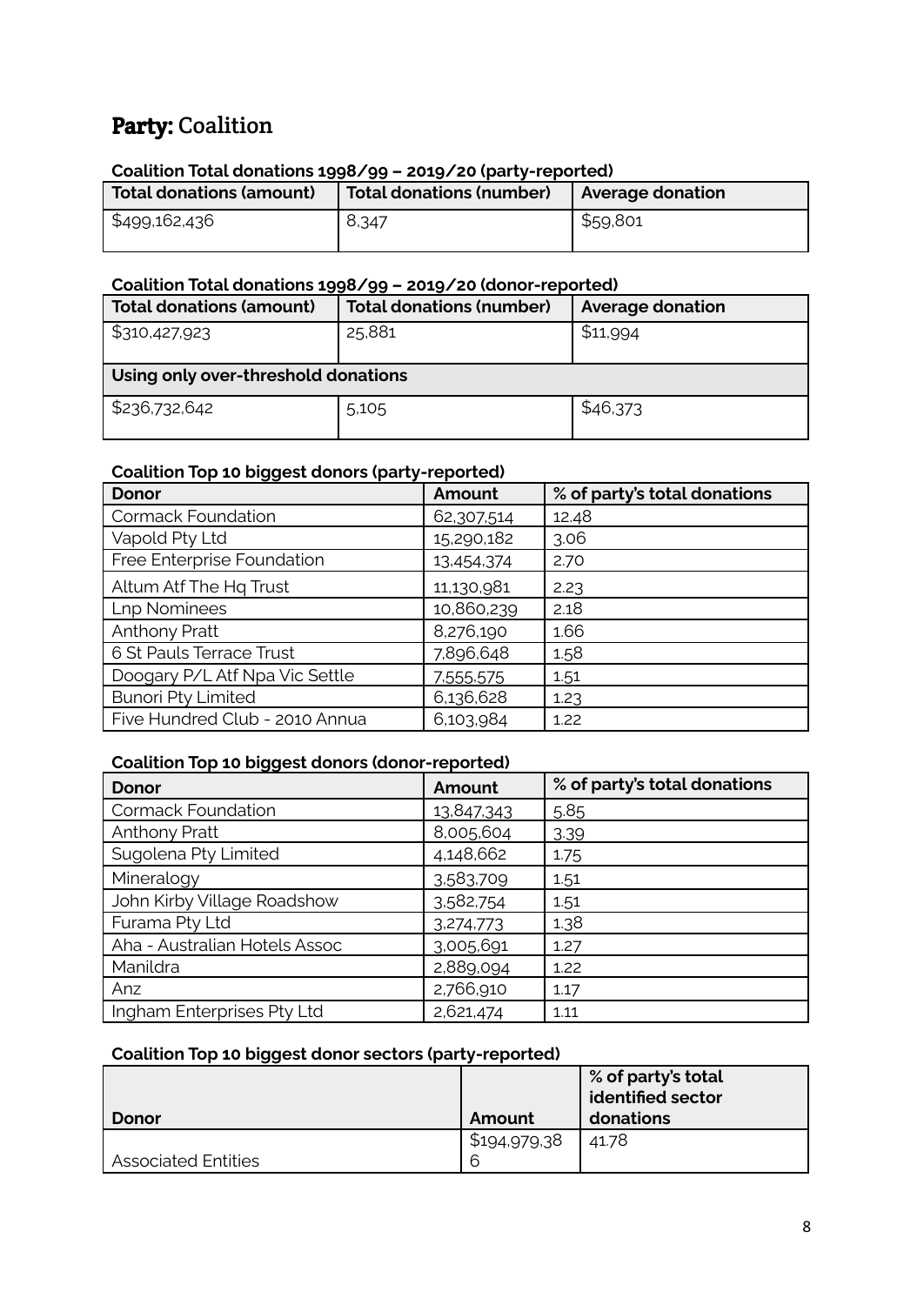| Property Real Estate Construction | \$53,134,730 | 11.39 |
|-----------------------------------|--------------|-------|
| Individual                        | \$43,347,809 | 9.29  |
| <b>Financial Insurance</b>        | \$27,223,145 | 5.83  |
| Resource Companies                | \$21,302,641 | 4.56  |
| Industrial Manufacturing          | \$17,792,192 | 3.81  |
| <b>Food Pastoral</b>              | \$17,055,209 | 3.65  |
| <b>Retail Service</b>             | \$10,489,786 | 2.25  |
| Intra Political Party             | \$9,657,935  | 2.07  |
| Pharmaceutical Health             | \$9,576,889  | 2.05  |

# **Coalition Top 10 biggest donor sectors (donor-reported)**

|                                   |              | % of party's total identified |
|-----------------------------------|--------------|-------------------------------|
| Donor                             | Amount       | sector donations              |
| Property Real Estate Construction | \$41,253,061 | 18.92                         |
| Individual                        | \$29,134,792 | 13.36                         |
|                                   | \$23,396,08  |                               |
| <b>Financial Insurance</b>        | 2            | 10.73                         |
| <b>Associated Entities</b>        | \$19,714,247 | 9.04                          |
| Resource Companies                | \$17,509,132 | 8.03                          |
| Industrial Manufacturing          | \$16,283,251 | 7.47                          |
| Food Pastoral                     | \$12,555,735 | 5.76                          |
| Pharmaceutical Health             | \$7,843,495  | 3.60                          |
| Hotels                            | \$7,337,725  | 3.37                          |
| <b>Retail Service</b>             | \$6,437,888  | 2.95                          |

# **Coalition Categorization of donations by size (party-reported)**

|                     | <b>Number (of donations)</b> | Amount          | % of party's total<br>donations |
|---------------------|------------------------------|-----------------|---------------------------------|
| Threshold -         |                              |                 | 43.71                           |
| \$99,999            | 7,494                        | \$218,159,439   |                                 |
| $$100,000 -$        |                              |                 | 33.81                           |
| \$999,999           | 802                          | \$168,787,273   |                                 |
| $$1,000,000 -$      |                              |                 | 22.48                           |
| \$9,999,999         | 51                           | \$112, 215, 814 |                                 |
| $\geq$ \$10,000,000 | $\Omega$                     | O               | Ω                               |

# **Coalition Categorization of donations by size (donor-reported)**

|                     | <b>Number (of donations)</b> | Amount        | % of party's total<br>donations |
|---------------------|------------------------------|---------------|---------------------------------|
| $$0 - $99,999$      | 25,437                       | \$210,475,747 | 67.80                           |
| $$100,000 -$        |                              |               | 25.44                           |
| \$999,999           | 427                          | \$78,971,526  |                                 |
| $$1,000,000 -$      |                              |               | 6.76                            |
| \$9,999,999         | 17                           | \$20,980,650  |                                 |
| $\geq$ \$10,000,000 | $\Omega$                     | O             | O                               |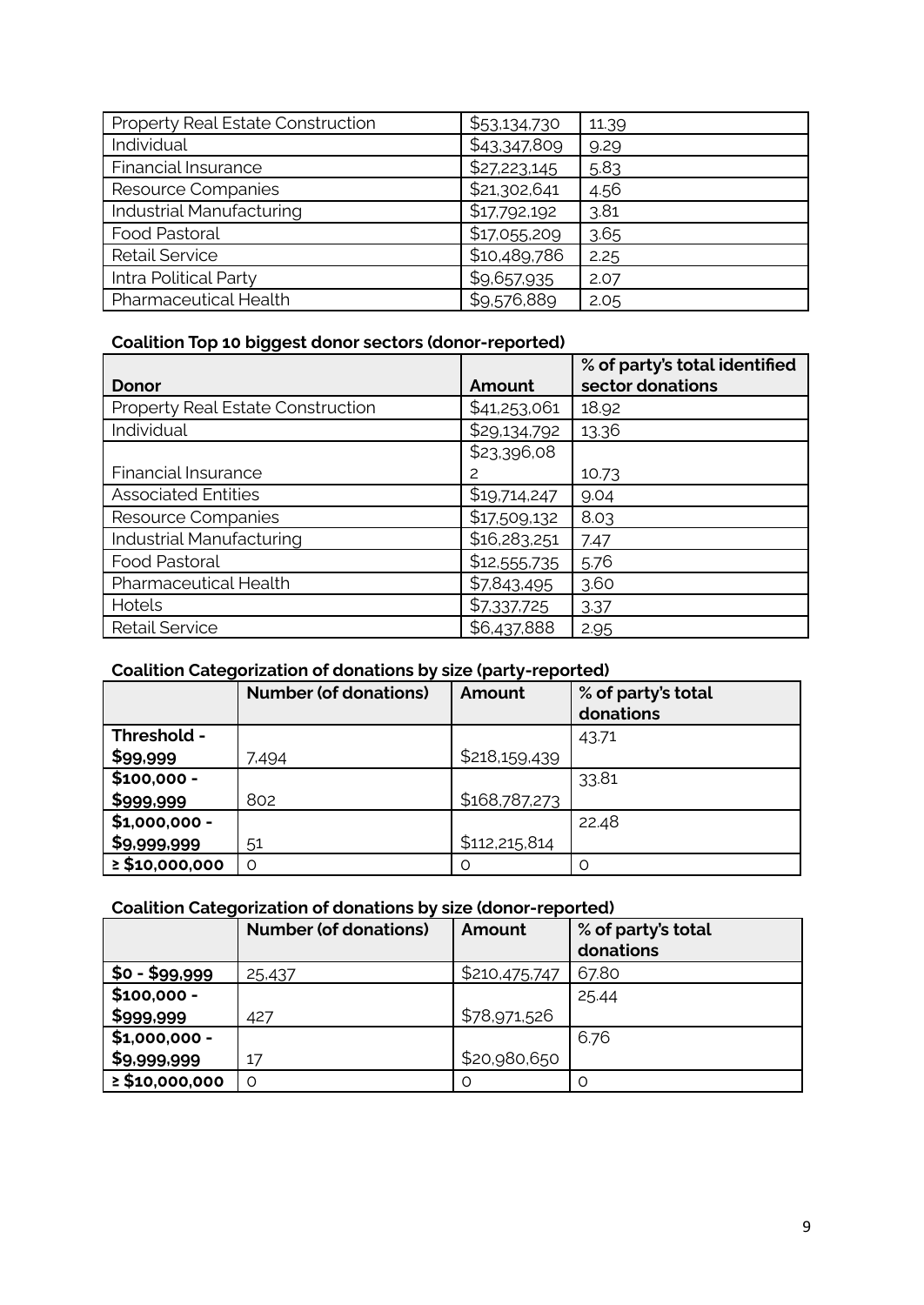# Party: United Australia Party (formerly Clive Palmer's United Australia Party and the Palmer United Party)

### **UAP Total donations 1998/99 – 2019/20 (party-reported)**

| Total donations (amount) | <b>Total donations (number)</b> | <b>Average donation</b> |
|--------------------------|---------------------------------|-------------------------|
| \$132,232,219            | 29                              | \$4,559,732             |

#### **UAP Total donations 1998/99 – 2019/20 (donor-reported)**

| <b>Total donations (amount)</b>     | <b>Total donations (number)</b> | <b>Average donation</b> |
|-------------------------------------|---------------------------------|-------------------------|
| \$130,886,778                       | 1,126                           | \$116,240               |
| Using only over-threshold donations |                                 |                         |
| \$129,250,506                       | 197                             | \$656,093.94            |

### **UAP Top 10 biggest donors (party-reported)**

| <b>Donor</b>              | Amount        | % of party's total donations |
|---------------------------|---------------|------------------------------|
|                           |               | 79.25                        |
| Mineralogy                | \$104,789,390 |                              |
| Queensland Nickel Pty Ltd | \$23,221,369  | 17.56                        |
| Palmer Coolum Resort      | \$2,874,239   | 2.17                         |
| <b>Qn Metal</b>           | \$301,298     | 0.23                         |
| Austereo                  | \$266,924     | 0.20                         |
| C F Palmer                | \$241,545     | 0.18                         |
| Waratah Coal Pty Ltd      | \$107,764     | 0.08                         |
| <b>Hsv Channel Seven</b>  | \$100,860     | 0.08                         |
| West Australian Pty Ltd   | \$86,687      | 0.07                         |
| Hopgoodganim Lawyers      | \$78,175      | 0.06                         |

### **UAP Top 10 biggest donors (donor-reported)**

| <b>Donor</b>              | Amount      | % of party's total donations |
|---------------------------|-------------|------------------------------|
| Mineralogy                | 103,705,408 | 80.24                        |
| Queensland Nickel Pty Ltd | 22,561,335  | 17.46                        |
| Palmer Coolum Resort      | 2,455,749   | 1.90                         |
| <b>Qn Metal</b>           | 308,111     | 0.24                         |
| C F Palmer                | 112,139     | 0.09                         |
| Waratah Coal Pty Ltd      | 107,764     | 0.08                         |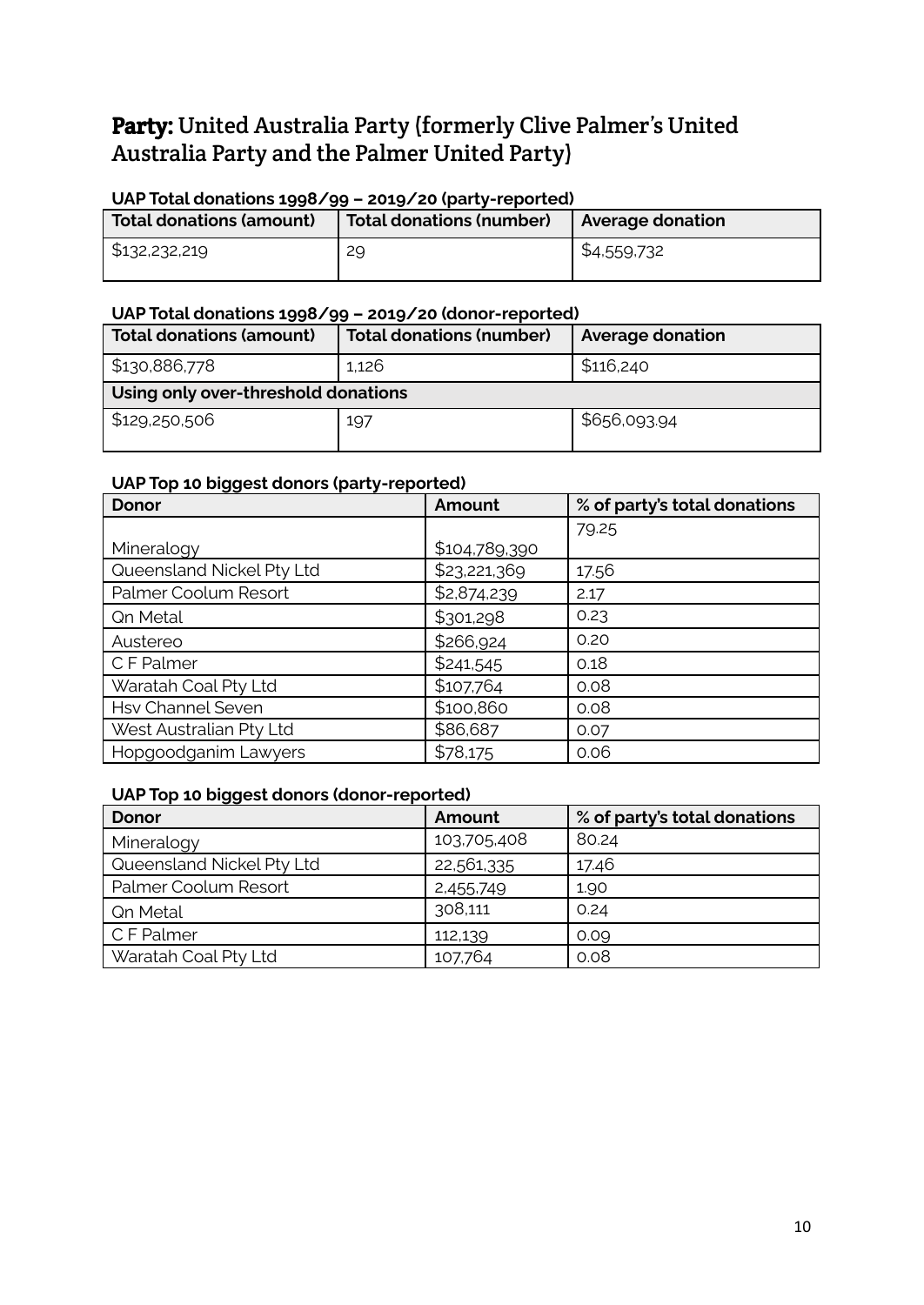# **UAP Top 10 biggest donating sectors (party-reported)**

| Donor                       | Amount        | % of party's total identified<br>sector donations |
|-----------------------------|---------------|---------------------------------------------------|
| Resource Companies          | \$128,118,523 | 97.11                                             |
| <b>Travel Accommodation</b> | \$2,874,239   | 2.18                                              |
| Media Communications        | \$583,212     | 0.44                                              |
| Intra Political Party       | \$241,545     | 0.18                                              |
| Law Firms                   | \$78,175      | 0.06                                              |
| Individual                  | \$35,229      | 0.03                                              |

# **UAP Top 10 biggest donating sectors (donor-reported)**

| Donor                       | Amount        | % of party's total identified<br>sector donations |
|-----------------------------|---------------|---------------------------------------------------|
| Resource Companies          | \$126,374,507 | 97.77                                             |
| <b>Travel Accommodation</b> | \$2,455,749   | 1.90                                              |
| Other Industries            | \$308,111     | 0.24                                              |
| Intra Political Party       | \$112,139     | 0.09                                              |

### **UAP Categorization of donations by size (party-reported)**

|                     | <b>Number (of donations)</b> | Amount        | % of party's total donations |
|---------------------|------------------------------|---------------|------------------------------|
| Threshold -         | 13                           | \$587,020     | 0.44                         |
| \$99,999            |                              |               |                              |
| $$100,000 -$        | 9                            | \$2,545,035   | 1.92                         |
| \$999,999           |                              |               |                              |
| $$1,000,000 -$      | 5                            | \$27,867,040  | 21.07                        |
| \$9,999,999         |                              |               |                              |
| $\geq$ \$10,000,000 | 2                            | \$101,233,124 | 76.56                        |
|                     |                              |               |                              |

# **UAP Categorization of donations by size (donor-reported)**

|                     | <b>Number (of donations)</b> | Amount       | % of party's total donations |
|---------------------|------------------------------|--------------|------------------------------|
| $$0 - $99,999$      | 1,046                        | \$5,918,907  | 4.52                         |
|                     |                              |              |                              |
|                     |                              |              |                              |
| $$100,000 -$        | 58                           | \$17,302,979 | 13.22                        |
| \$999,999           |                              |              |                              |
| $$1,000,000 -$      | 20                           | \$73,867,634 | 56.44                        |
| \$9,999,999         |                              |              |                              |
| $\geq$ \$10,000,000 | 2                            | \$33,797,258 | 25.82                        |
|                     |                              |              |                              |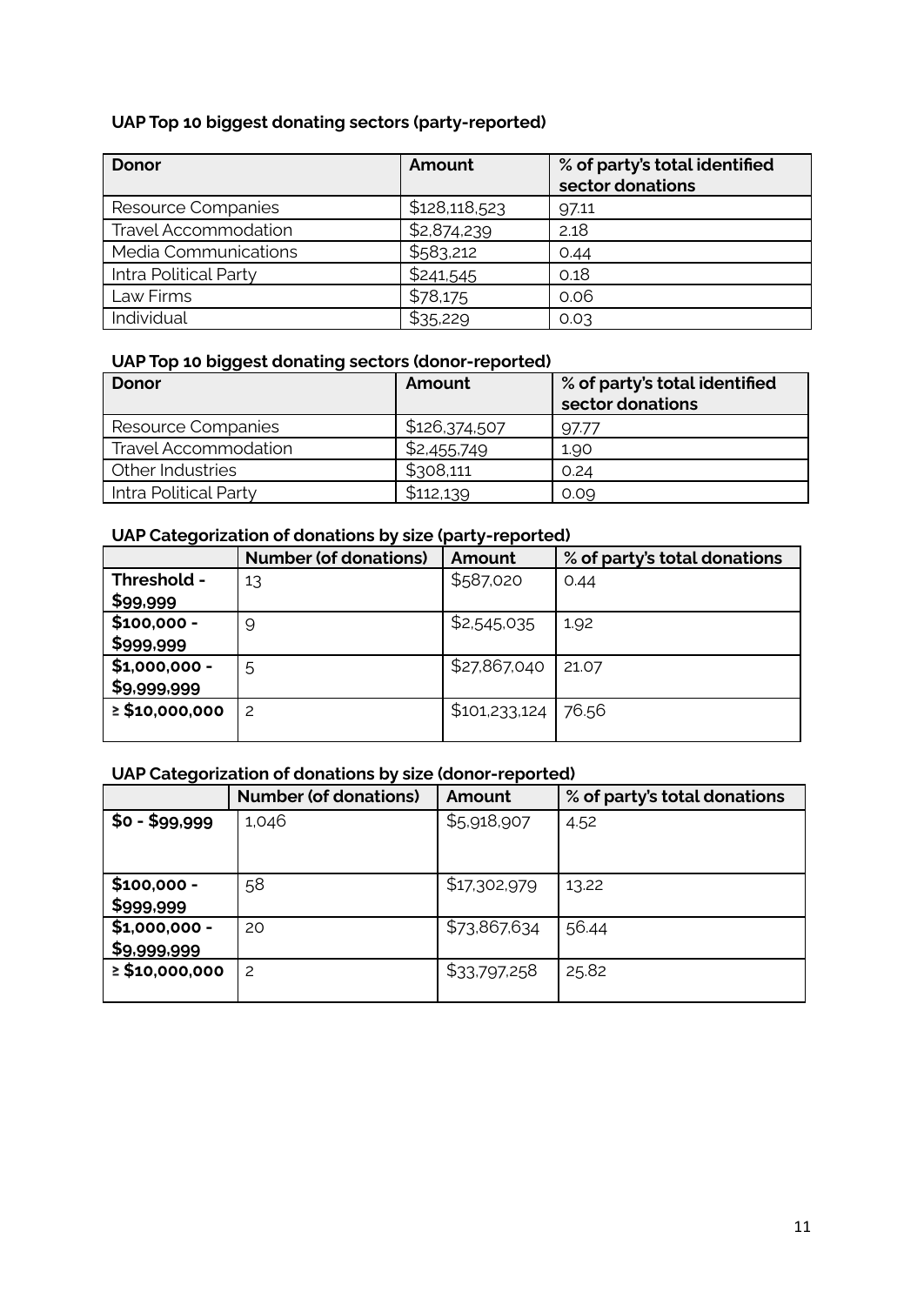# Party: The Australian Greens

#### **Greens Total donations 1998/99 – 2019/20 (party-reported)**

| <b>Total donations (amount)</b> | Total donations (number)   Average donation |          |
|---------------------------------|---------------------------------------------|----------|
| \$20,025,710                    | 392                                         | \$51,086 |

#### **Greens Total donations 1998/99 – 2019/20 (donor-reported)**

| <b>Total donations (amount)</b>     | <b>Total donations (number)</b> | <b>Average donation</b> |  |  |
|-------------------------------------|---------------------------------|-------------------------|--|--|
| \$14,018,410                        | 1,256                           | \$11,161                |  |  |
| Using only over-threshold donations |                                 |                         |  |  |
| \$11,543,861                        | 170                             | \$67,905                |  |  |

#### **Greens Top 10 biggest donors (party-reported)**

| ັັ<br><b>Donor</b>             | Amount      | % of party's total donations |
|--------------------------------|-------------|------------------------------|
| Graeme Wood                    | \$2,888,564 | 14.42                        |
| CEPU - Communication Worker    | \$1,704,601 | 8.51                         |
| Greble Ruth                    | \$1,627,631 | 8.13                         |
| Duncan Turpie                  | \$1,439,323 | 7.19                         |
| <b>Bulbeck Chilla</b>          | \$839,304   | 4.19                         |
| Anna Milanowicz                | \$440,480   | 2.20                         |
| Avant Card                     | \$429,474   | 2.14                         |
| Estate Of The Late Jay Birnbra | \$344,863   | 1.72                         |
| Mahons With Yuncken & Yuncken  | \$335,096   | 1.67                         |
| Mr Norman Pater                | \$327,285   | 1.63                         |

#### **Greens Top 10 biggest donors (donor-reported)**

|                                |             | % of party's total identified |
|--------------------------------|-------------|-------------------------------|
| Donor                          | Amount      | sector donations              |
| Graeme Wood                    | \$2,830,189 | 24.52                         |
| Duncan Turpie                  | \$1,426,487 | 12.36                         |
| CEPU - Communication Worker    | \$1,148,208 | 9.95                          |
| Greble Ruth                    | \$853,482   | 7.39                          |
| <b>Bulbeck Chilla</b>          | \$844,717   | 7.32                          |
| Anna Milanowicz                | \$440,480   | 3.82                          |
| Estate Of Alan Patrick Roberts | \$335,095   | 2.90                          |
| Mr Norman Pater                | \$329,487   | 2.85                          |
| Mr & Mrs Greg & Joanne Beirne  | \$257,500   | 2.23                          |
| Electro Jobs Training          | \$242,604   | 2.10                          |

### **Greens Top 10 biggest donating sectors (party-reported)**

|                                         |            | % of party's total identified |
|-----------------------------------------|------------|-------------------------------|
| Donor sector                            | Amount     | sector donations              |
| Individual                              | 14,813,983 | 78.49                         |
| <b>Associated Entities Trade Unions</b> | 1,880,823  | 9.97                          |
| Intra Political Party                   | 559,676    | 2.97                          |
| <b>Advertising Agencies</b>             | 494,315    | 2.62                          |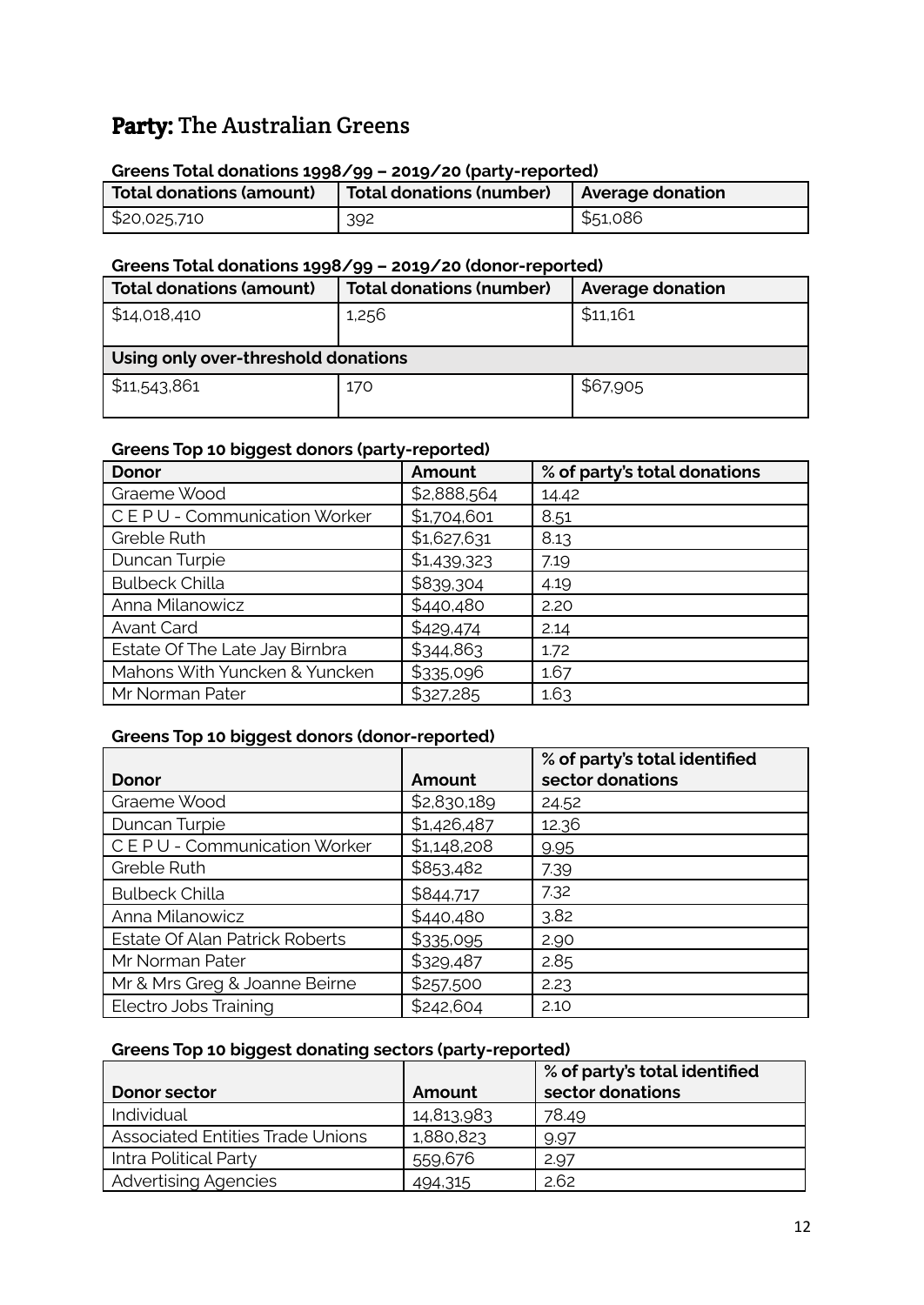| Unions                       | 330,624 | 1.75 |
|------------------------------|---------|------|
| <b>Associated Entities</b>   | 285,214 | 1.51 |
| Advocacy Lobbyist Peak Body  | 119,175 | 0.63 |
| <b>Financial Insurance</b>   | 103,862 | 0.55 |
| Media Communications         | 93,807  | 0.50 |
| <b>Pharmaceutical Health</b> | 64,375  | 0.34 |

# **Greens Top 10 biggest donating sectors (donor-reported)**

| <b>Donor sector</b>                     | Amount      | % of party's total donations |
|-----------------------------------------|-------------|------------------------------|
| Individual                              | \$9,270,760 | 80.31                        |
| <b>Associated Entities Trade Unions</b> | \$1,394,219 | 12.08                        |
| Not yet categorised                     | \$264,551   | 2.29                         |
| Other Industries                        | \$242,604   | 2.10                         |
| <b>Advertising Agencies</b>             | \$117,011   | 1.01                         |
| Intra Political Party                   | \$78,862    | 0.68                         |
| Unions                                  | \$64,282    | 0.56                         |
| <b>Associated Entities</b>              | \$32,380    | 0.28                         |
| Law Firms                               | \$24,797    | 0.21                         |
| Food Pastoral                           | \$21,358    | 0.19                         |

# **Greens Categorization of donations by size (party-reported)**

|                     | <b>Number (of</b><br>donations) | Amount       | % of party's total<br>donations |
|---------------------|---------------------------------|--------------|---------------------------------|
| Threshold -         | 353                             | \$10,375,809 | 51.81                           |
| \$99,999            |                                 |              |                                 |
| $$100,000 -$        | 38                              | \$7,660,804  | 38.25                           |
| \$999,999           |                                 |              |                                 |
| $$1,000,000 -$      |                                 | \$1,989,097  | 9.93                            |
| \$9,999,999         |                                 |              |                                 |
| $\geq$ \$10,000,000 | ∩                               | $\Omega$     |                                 |

# **Greens Categorization of donations by size (donor-reported)**

|                               | <b>Number (of</b><br>donations) | Amount      | % of party's total<br>donations |
|-------------------------------|---------------------------------|-------------|---------------------------------|
| $$0 - $99,999$                | 1,128                           | \$6,611,971 | 47.17                           |
| $$100,000 -$<br>\$999,999     | 27                              | \$5,667,245 | 40.43                           |
| $$1,000,000 -$<br>\$9,999,999 |                                 | \$1,739,194 | 12.41                           |
| $\geq$ \$10,000,000           | $\Omega$                        | Ω           |                                 |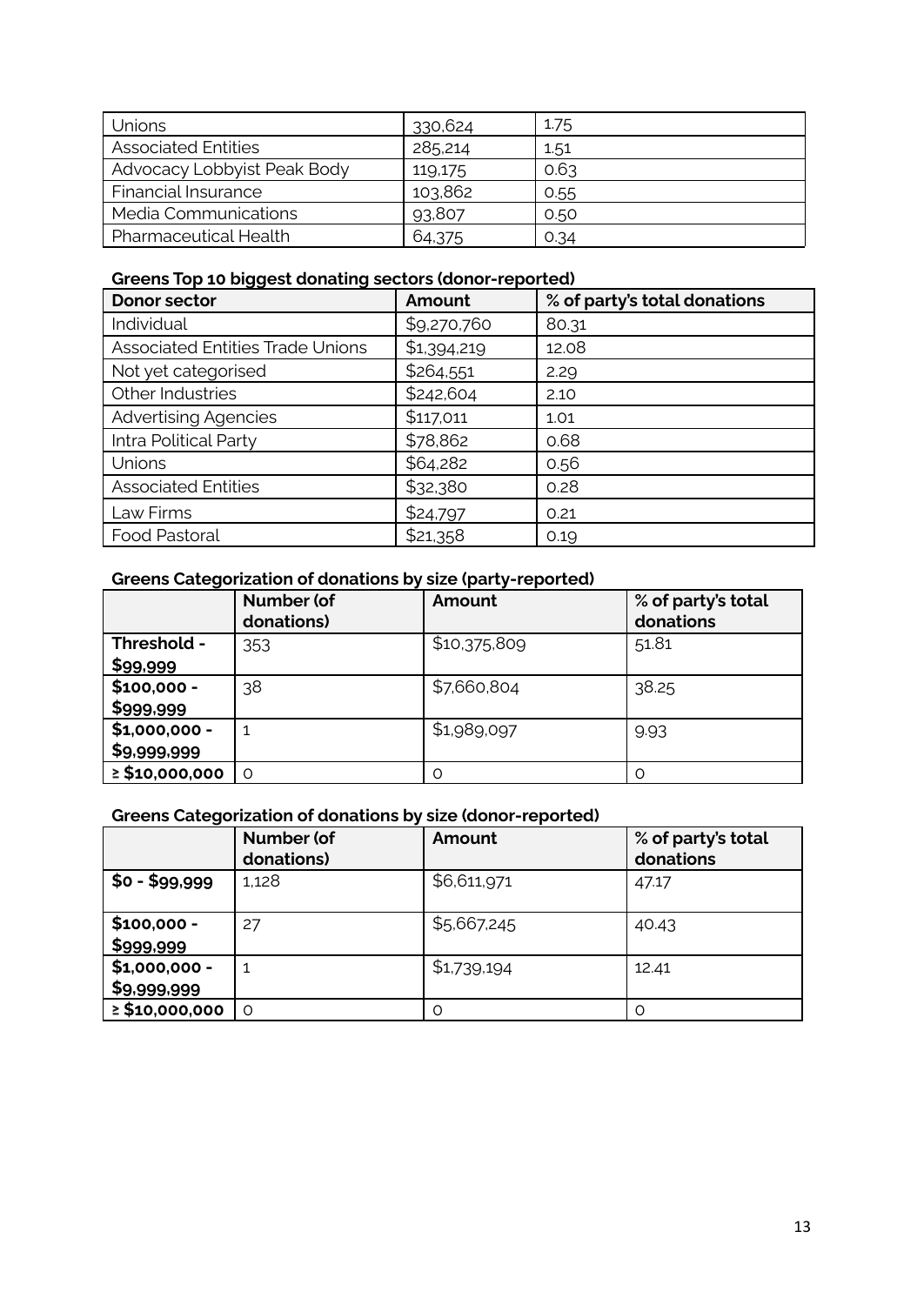# Party: Pauline Hanson's One Nation

#### **PHON Total donations 1998/99 – 2019/20 (party-reported)**

| Total donations (amount) | Total donations (number)   Average donation |          |
|--------------------------|---------------------------------------------|----------|
| \$2,941,400              | 46                                          | \$63,943 |

#### **PHON Total donations 1998/99 – 2019/20 (donor-reported)**

| Total donations (amount)            | <b>Total donations (number)</b> | <b>Average donation</b> |  |
|-------------------------------------|---------------------------------|-------------------------|--|
| \$623,589                           | 93                              | \$6,705                 |  |
| Using only over-threshold donations |                                 |                         |  |
| \$354,339                           | 13                              | \$27,257                |  |

#### **PHON Top 10 biggest donors (party-reported)**

| <b>Donor</b>                   | Amount      | % of party's total donations |
|--------------------------------|-------------|------------------------------|
| Pauline Hansons One Nation Ltd | \$1,074,327 | 36.52                        |
| Pauline Hansons One Nation Nsw | \$384,836   | 13.08                        |
| Pauline Hansons One Nation Old | \$212,383   | 7.22                         |
| PL Hanson                      | \$124,363   | 4.23                         |
| Ron Mclean                     | \$106,936   | 3.63                         |
| <b>B And K Schulz</b>          | \$93,553    | 3.18                         |
| <b>Bert Bartrop</b>            | \$80,304    | 2.73                         |
| Alan Smith                     | \$78,093    | 2.65                         |
| Mr Ron Mann                    | \$77,250    | 2.63                         |
| Sporting Shooters Assn Of Aust | \$73,439    | 2.50                         |

### **PHON Top 10 biggest donors (donor-reported)**

| - 22 -<br><b>Donor</b>           | Amount    | % of party's total donations |
|----------------------------------|-----------|------------------------------|
| Vicland                          | \$167,331 | 47.22                        |
| Anne Law                         | \$81,536  | 23.01                        |
| Ashby James                      | \$32,438  | 9.15                         |
| Aha - Australian Hotels Assoc    | \$20,268  | 5.72                         |
| Ron Mclean                       | \$18,838  | 5.32                         |
| P Wise                           | \$18,729  | 5.29                         |
| Australian Retailers Association | \$15,201  | 4.29                         |

#### **PHON Top 10 biggest donor sectors (party-reported)**

| Donor                             | Amount      | % of party's total identified<br>sector donations |
|-----------------------------------|-------------|---------------------------------------------------|
| <b>Associated Entities</b>        | \$1,147,017 | 40.27                                             |
| Individual                        | \$772,742   | 27.13                                             |
| Intra Political Party             | \$721,582   | 25.33                                             |
| Social Service Organisations      | \$73,439    | 2.58                                              |
| Property Real Estate Construction | \$62,488    | 2.20                                              |
| Advocacy Lobbyist Peak Body       | \$20,268    | 0.71                                              |
| Hotels                            | \$20,268    | 0.71                                              |
| Resource Companies                | \$15,201    | 0.53                                              |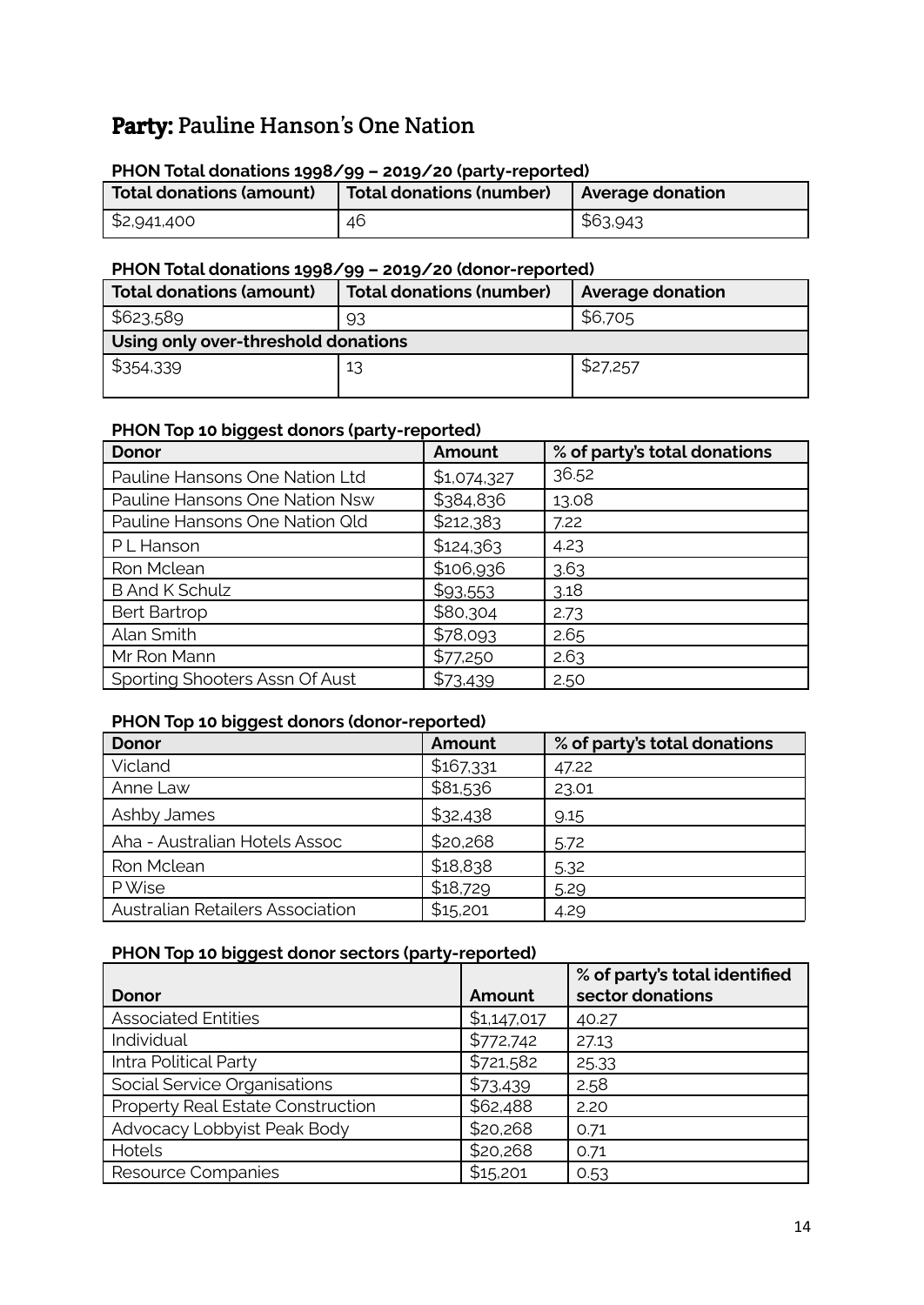| .<br>'VICE.<br>. ابان | ັ | --<br>ı<br>J.<br>ົ |
|-----------------------|---|--------------------|

# **PHON Top 10 biggest donor sectors (donor-reported)**

|                                          |         | % of party's total identified |
|------------------------------------------|---------|-------------------------------|
| Donor                                    | Amount  | sector donations              |
| <b>Property Real Estate Construction</b> | 167,331 | 47.22                         |
| Individual                               | 132,811 | 37.48                         |
| Hotels                                   | 20,268  | 5.72                          |
| Not yet categorised                      | 18,729  | 5.29                          |
| <b>Retail Service</b>                    | 15,201  | 4.29                          |

# **PHON Categorization of donations by size (party-reported)**

|                     | <b>Number (of donations)</b> | Amount      | % of party's total donations |
|---------------------|------------------------------|-------------|------------------------------|
| Threshold -         |                              |             | 45.08                        |
| \$99,999            | 39                           | \$1,326,113 |                              |
| $$100,000 -$        |                              |             | 54.92                        |
| \$999,999           |                              | \$1,615,289 |                              |
| $$1,000,000 -$      |                              |             | O                            |
| \$9,999,999         |                              | $\Omega$    |                              |
| $\geq$ \$10,000,000 | ∩                            | Ω           |                              |

# **PHON Categorization of donations by size (donor-reported)**

|                       | <b>Number (of donations)</b> | Amount    | % of party's total donations |
|-----------------------|------------------------------|-----------|------------------------------|
| <b>\$0 - \$99,999</b> | 92                           | \$518,746 | 83.19                        |
| $$100,000 -$          |                              |           | 16.81                        |
| \$999,999             |                              | \$104,843 |                              |
| $$1,000,000 -$        |                              |           | O                            |
| \$9,999,999           |                              | O         |                              |
| $\geq$ \$10,000,000   |                              | O         |                              |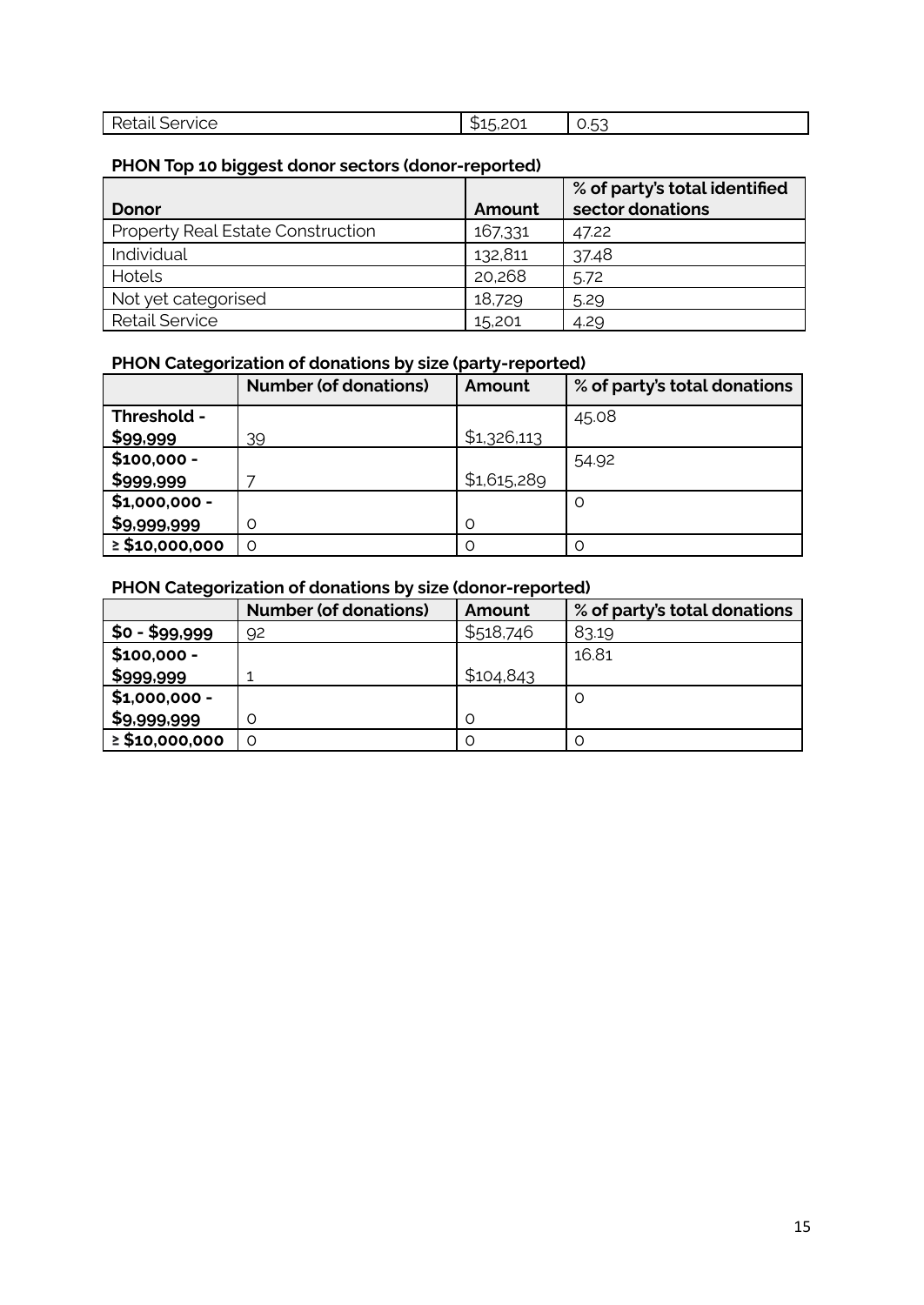# Party: Katter's Australian Party

#### **KAP Total donations 1998/99 – 2019/20 (party-reported)**

| Total donations (amount) | Total donations (number) | Average donation |
|--------------------------|--------------------------|------------------|
| \$1,900,152              | 34                       | \$55,887         |

#### **KAP Total donations 1998/99 – 2019/20 (donor-reported)**

| <b>Total donations (amount)</b>     | <b>Total donations (number)</b> | <b>Average donation</b> |  |
|-------------------------------------|---------------------------------|-------------------------|--|
| 51,887,295                          | 54                              | \$34,950                |  |
| Using only over-threshold donations |                                 |                         |  |
| $\frac{1}{2}$ \$1,804,587           | 33                              | \$54,684.45             |  |

### **KAP Top 10 biggest donors (party-reported)**

| <b>Donor</b>                   | Amount    | % of party's total donations |
|--------------------------------|-----------|------------------------------|
| Sporting Shooters Assn Of Aust | \$414,999 | 21.84                        |
| Consolidated Press (Finance) L | \$289,184 | 15.22                        |
| Act Cfmeu                      | \$242,452 | 12.76                        |
| Nioa Nominees                  | \$200,190 | 10.54                        |
| United Petroleum               | \$157,497 | 8.29                         |
| Mr Ross Palmer                 | \$115,674 | 6.09                         |
| CEPU - Communication Worker    | \$114,392 | 6.02                         |
| Manildra                       | \$73,856  | 3.89                         |
| Ognis                          | \$57,837  | 3.04                         |
| Firearm Dealers Association -  | \$35,512  | 1.87                         |

#### **KAP Top 10 biggest donors (donor-reported)**

| <b>Donor</b>                   | Amount    | % of party's total donations |
|--------------------------------|-----------|------------------------------|
| Sporting Shooters Assn Of Aust | \$414,999 | 23.00                        |
| Consolidated Press (Finance) L | \$289,184 | 16.02                        |
| <b>Act Cfmeu</b>               | \$236,669 | 13.11                        |
| United Petroleum               | \$157,497 | 8.73                         |
| Manildra                       | \$131,693 | 7.30                         |
| Nioa Nominees                  | \$129,610 | 7.18                         |
| Mr Ross Palmer                 | \$115,674 | 6.41                         |
| CEPU - Communication Worker    | \$114,392 | 6.34                         |
| Ognis                          | \$57,837  | 3.20                         |
| Firearm Dealers Association -  | \$35,512  | 1.97                         |

# **KAP Top 10 biggest donor sectors (party-reported)**

| Donor                                   | Amount    | % of party's total identified<br>sector donations |
|-----------------------------------------|-----------|---------------------------------------------------|
| Social Service Organisations            | \$414,999 | 21.84                                             |
| <b>Associated Entities Trade Unions</b> | \$378,822 | 19.94                                             |
| Media Communications                    | \$289,184 | 15.22                                             |
| <b>Food Pastoral</b>                    | \$274,046 | 14.42                                             |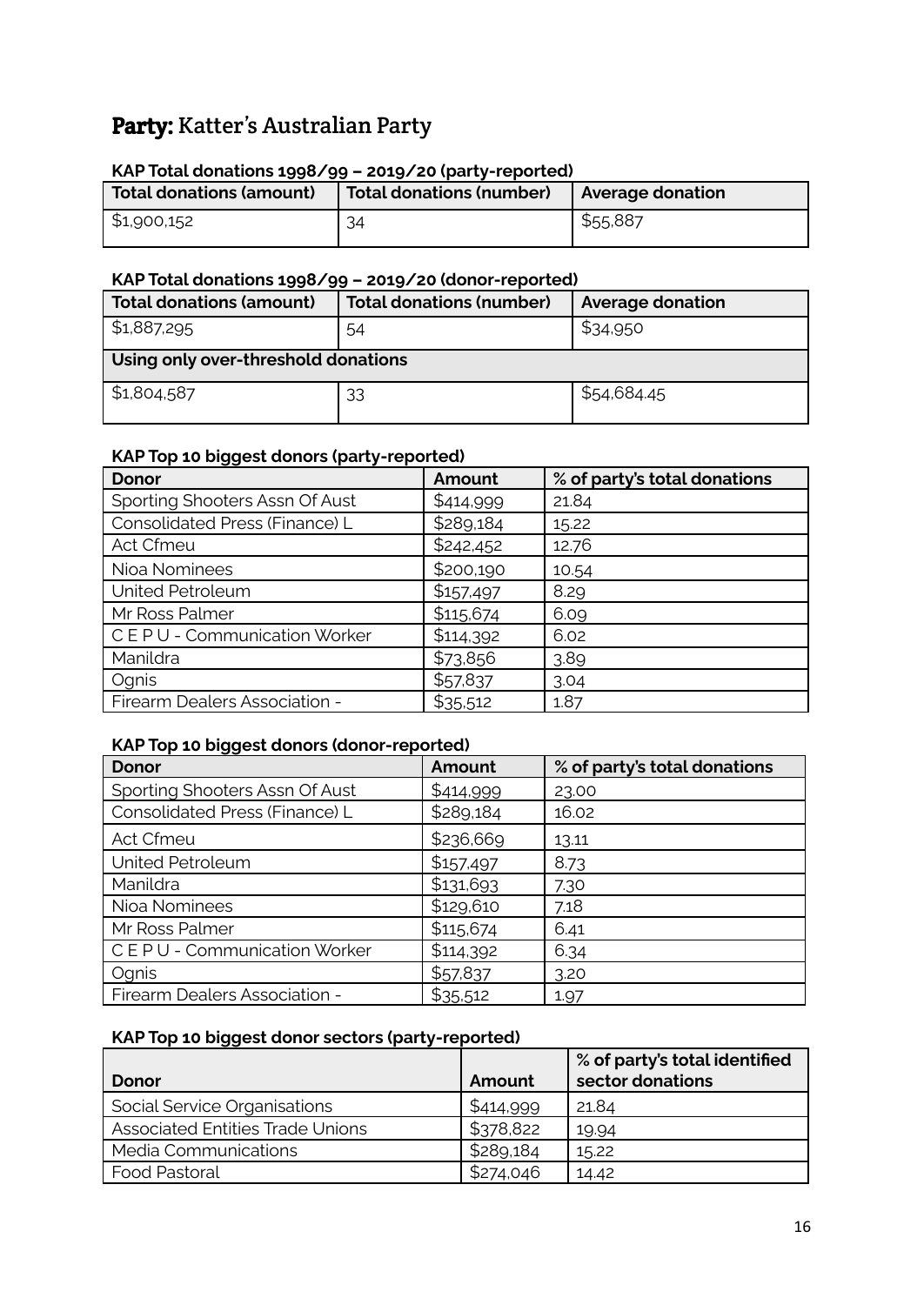| Individual                  | \$257,712 | 13.56 |
|-----------------------------|-----------|-------|
| Energy Companies            | \$157,497 | 8.29  |
| Advocacy Lobbyist Peak Body | \$35,512  | 1.87  |
| <b>Retail Service</b>       | \$32,403  | 1.71  |
| Intra Political Party       | \$22,024  | 1.16  |

# **KAP Top 10 biggest donor sectors (donor-reported)**

|                                         |         | % of party's total identified |
|-----------------------------------------|---------|-------------------------------|
| Donor                                   | Amount  | sector donations              |
| Social Service Organisations            | 414,999 | 23.00                         |
| <b>Associated Entities Trade Unions</b> | 351,060 | 19.45                         |
| Media Communications                    | 289,184 | 16.02                         |
| Food Pastoral                           | 261,303 | 14.48                         |
| Individual                              | 224,676 | 12.45                         |
| <b>Energy Companies</b>                 | 157,497 | 8.73                          |
| Advocacy Lobbyist Peak Body             | 35,512  | 1.97                          |
| <b>Retail Service</b>                   | 32,403  | 1.80                          |
| Resource Companies                      | 20,602  | 1.14                          |
| Hotels                                  | 17,351  | 1.00                          |

# **KAP Categorization of donations by size (party-reported)**

|                     | <b>Number (of donations)</b> | Amount      | % of party's total donations |
|---------------------|------------------------------|-------------|------------------------------|
| Threshold -         |                              |             | 57.51                        |
| \$99,999            | 29                           | \$1,092,822 |                              |
| $$100,000 -$        |                              |             | 42.49                        |
| \$999,999           | 5                            | \$807,330   |                              |
| $$1,000,000 -$      |                              |             | O                            |
| \$9,999,999         |                              | Ω           |                              |
| $\geq$ \$10,000,000 | $\Omega$                     | Ω           |                              |

# **KAP Categorization of donations by size (donor-reported)**

|                     | <b>Number (of donations)</b> | Amount      | % of party's total donations |
|---------------------|------------------------------|-------------|------------------------------|
| $$0 - $99,999$      | 29                           | \$1,193,074 | 63.22                        |
| $$100,000 -$        |                              |             | 36.78                        |
| \$999,999           |                              | \$694,221   |                              |
| $$1,000,000 -$      |                              |             | O                            |
| \$9,999,999         |                              | O           |                              |
| $\geq$ \$10,000,000 |                              | Ω           |                              |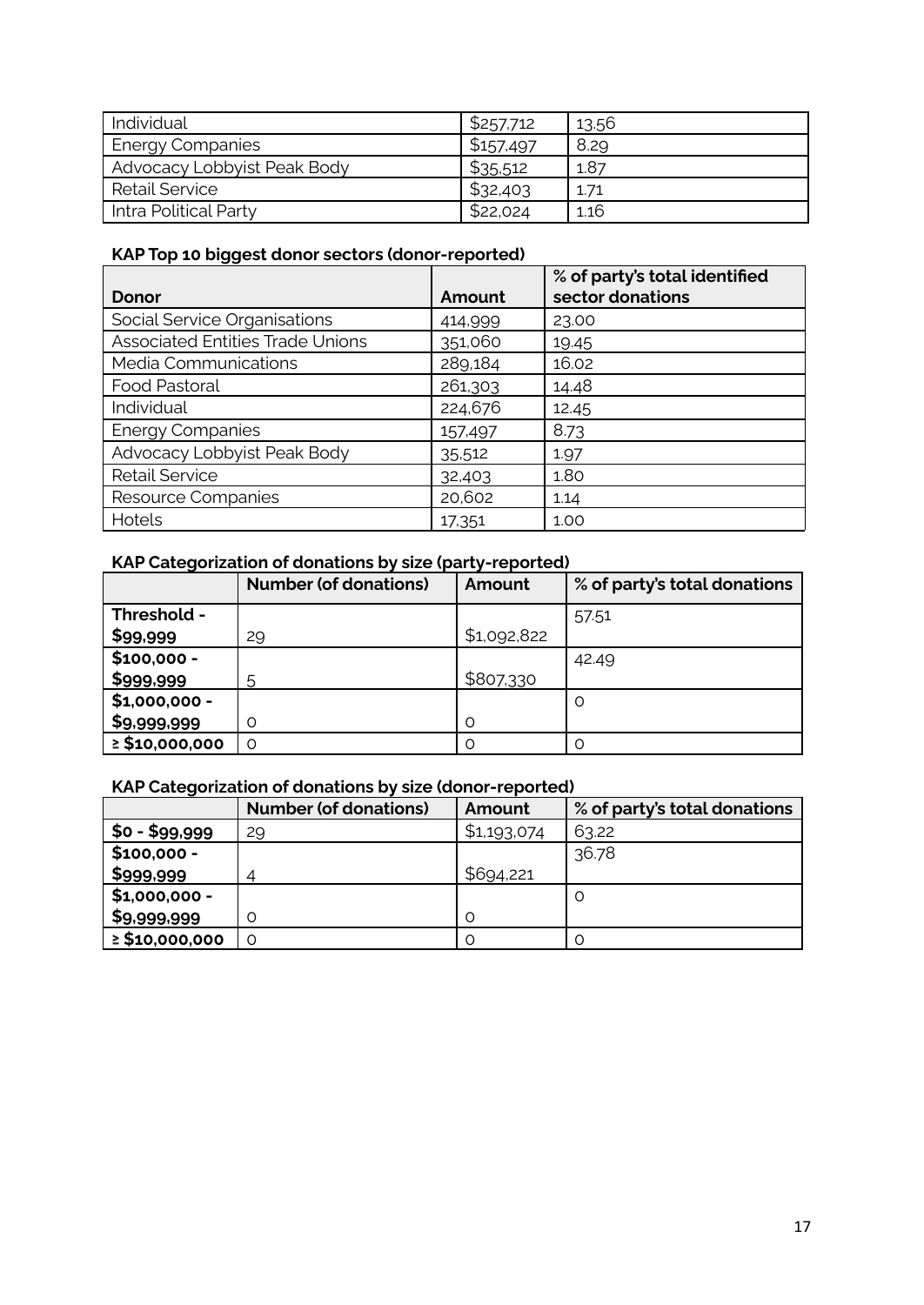# Party: Centre Alliance (formerly Nick Xenophon Team)

# **Total donations (amount) Total donations (number) Average donation**  $$1,023,128$   $15$   $$68,209$

#### **CA Total donations 1998/99 – 2019/20 (party-reported)**

#### **CA Total donations 1998/99 – 2019/20 (donor-reported)**

| <b>Total donations (amount)</b>     | <b>Total donations (number)</b> | <b>Average donation</b> |
|-------------------------------------|---------------------------------|-------------------------|
| \$233,851                           | b                               | \$46,770                |
| Using only over-threshold donations |                                 |                         |
| \$215,052                           |                                 | \$71,684                |

#### **CA Top 10 biggest donors (party-reported)**

| <b>Donor</b>                   | Amount    | % of party's total donations |
|--------------------------------|-----------|------------------------------|
| Nick Xenophon                  | \$266,980 | 26.09                        |
| Wright Street Nominees Pty Ltd | \$266,980 | 26.09                        |
| Golden Lineage                 | \$231,291 | 22.61                        |
| Nick Xenophons Sa Best Inc     | \$162,228 | 15.86                        |
| John Darley                    | \$55,060  | 5.38                         |
| S Grant                        | \$24,570  | 2.40                         |
| C J Bossie                     | \$16,019  | 1.57                         |

#### **CA Top 10 biggest donors (donor-reported)**

| ັ              |           |                              |
|----------------|-----------|------------------------------|
| Donor          | Amount    | % of party's total donations |
| Golden Lineage | \$215,052 | 100                          |

#### **CA Top 10 biggest donor sectors (party-reported)**

|                       |           | $\frac{1}{2}$ % of party's total identified |
|-----------------------|-----------|---------------------------------------------|
| Donor                 | Amount    | sector donations                            |
| Intra Political Party | \$429,208 | 56.76                                       |
| Pharmaceutical Health | \$231,291 | 30.59                                       |
| 'Individual           | \$95,648  | 12.65                                       |

#### **CA Top 10 biggest donor sectors (donor-reported)**

|                              |           | <b>Sof party's total identified</b> |
|------------------------------|-----------|-------------------------------------|
| Donor                        | Amount    | sector donations                    |
| <b>Pharmaceutical Health</b> | \$215,052 | 91.96                               |

#### **CA Categorization of donations by size (party-reported)**

|                | <b>Number (of donations)</b> | Amount    | % of party's total donations |
|----------------|------------------------------|-----------|------------------------------|
| Threshold -    |                              |           | 46.87                        |
| \$99,999       | 12                           | \$479,557 |                              |
| $$100,000 -$   |                              |           | 53.13                        |
| \$999,999      |                              | \$543,571 |                              |
| $$1,000,000 -$ |                              |           |                              |
| \$9,999,999    |                              |           |                              |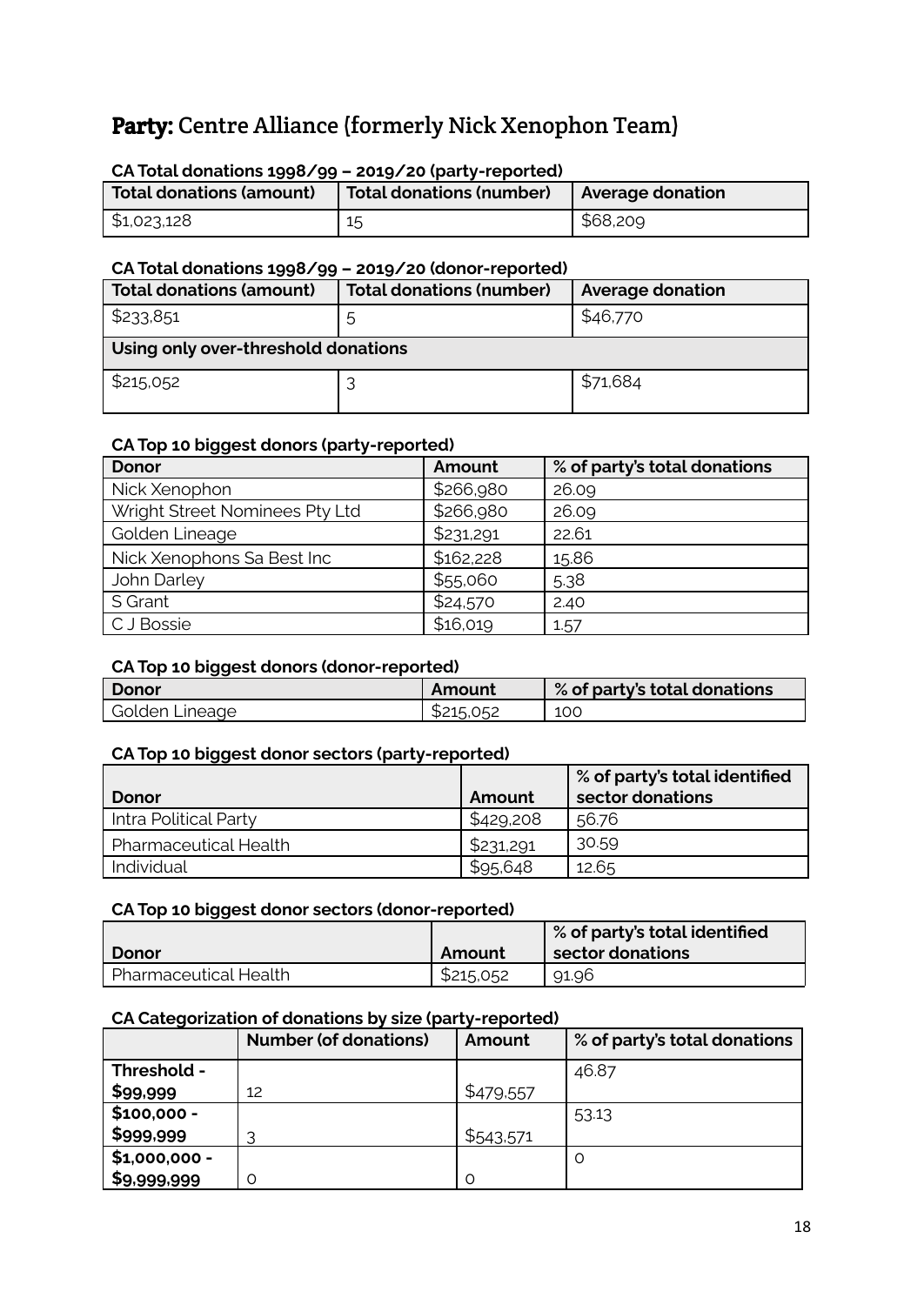| $\geq$ \$10,000,000 |  |  |
|---------------------|--|--|

# **CA Categorization of donations by size (donor-reported)**

|                     | <b>Number (of donations)</b> | Amount    | % of party's total donations |
|---------------------|------------------------------|-----------|------------------------------|
| $$o - $99,999$      | 4                            | \$127,059 | 54.33                        |
| $$100,000 -$        |                              |           | 45.67                        |
| \$999,999           |                              | \$106,792 |                              |
| $$1,000,000 -$      |                              |           | O                            |
| \$9,999,999         |                              | O         |                              |
| $\geq$ \$10,000,000 |                              | Ω         |                              |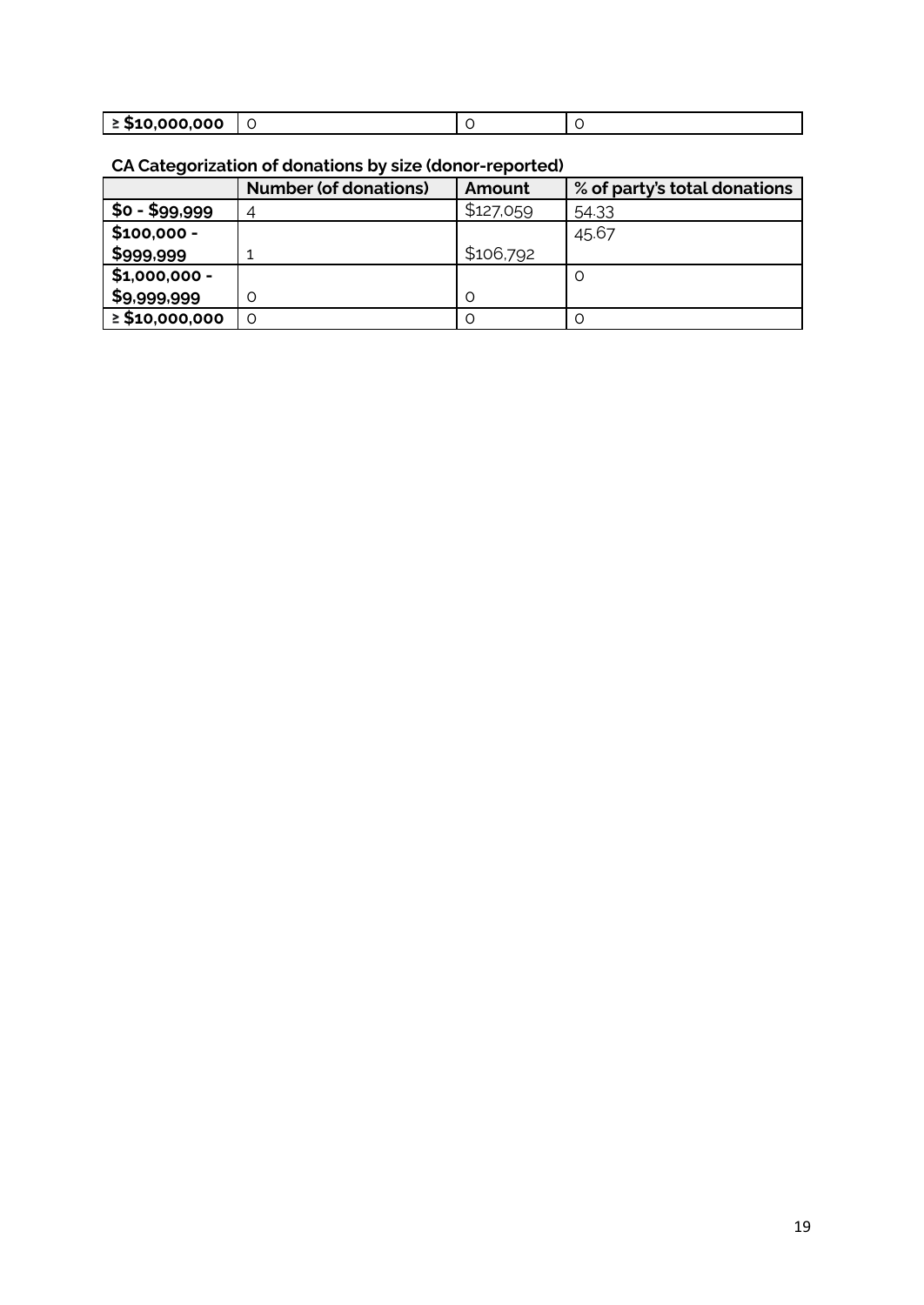# Party: Jacqui Lambie Network

### **JLN Total donations 1998/99 – 2019/20 (party-reported)**

| Total donations (amount) | Total donations (number)   Average donation |          |
|--------------------------|---------------------------------------------|----------|
| \$54,144                 |                                             | \$27,072 |

#### **JLN Total donations 1998/99 – 2019/20 (donor-reported)**

| <b>Total donations (amount)</b>     | <b>Total donations (number)</b> | <b>Average donation</b> |  |
|-------------------------------------|---------------------------------|-------------------------|--|
| \$80,393                            |                                 | \$11,485                |  |
| Using only over-threshold donations |                                 |                         |  |
| \$46,719                            |                                 | \$15,573                |  |

#### **JLN Top 10 biggest donors (party-reported)**

| Donor                     | Amount   | $\%$ of party's total donations |
|---------------------------|----------|---------------------------------|
| Aimpe                     | \$27,446 | 50.69                           |
| I Electrical Trades Union | \$26,698 | 49.31                           |

### **JLN Top 10 biggest donors (donor-reported)**

| Donor                                  | Amount   | % of party's total donations |
|----------------------------------------|----------|------------------------------|
| Australian Institute of Marine and     | \$14,951 | 32.00                        |
| Power Engineers                        |          |                              |
| Electrical Trades Union of Australia - |          | 33.71                        |
| Victorian Branch                       | \$15,750 |                              |
| <b>Communications Electrical and</b>   |          | 34.29                        |
| Plumbing Union - Electrical Energy     |          |                              |
| and Ser                                | \$16,019 |                              |

#### **JLN Top 10 biggest donor sectors (party-reported)**

|                                         |          | <b>Sof party's total identified</b> |
|-----------------------------------------|----------|-------------------------------------|
| Donor                                   | Amount   | sector donations                    |
| <b>Associated Entities Trade Unions</b> | \$26,698 | 49.31                               |

#### **JLN Top 10 biggest donor sectors (donor-reported)**

| Donor                                   |                 | Amoun   % of party's total identified<br>sector donations |
|-----------------------------------------|-----------------|-----------------------------------------------------------|
| <b>Associated Entities Trade Unions</b> | $$46,719$   100 |                                                           |

### **JLN Categorization of donations by size (party-reported)**

|                           | <b>Number (of donations)</b> | Amount   | % of party's total donations |
|---------------------------|------------------------------|----------|------------------------------|
| Threshold -<br>\$99,999   |                              | \$54,144 | 100                          |
| $$100,000 -$<br>\$999,999 |                              |          |                              |